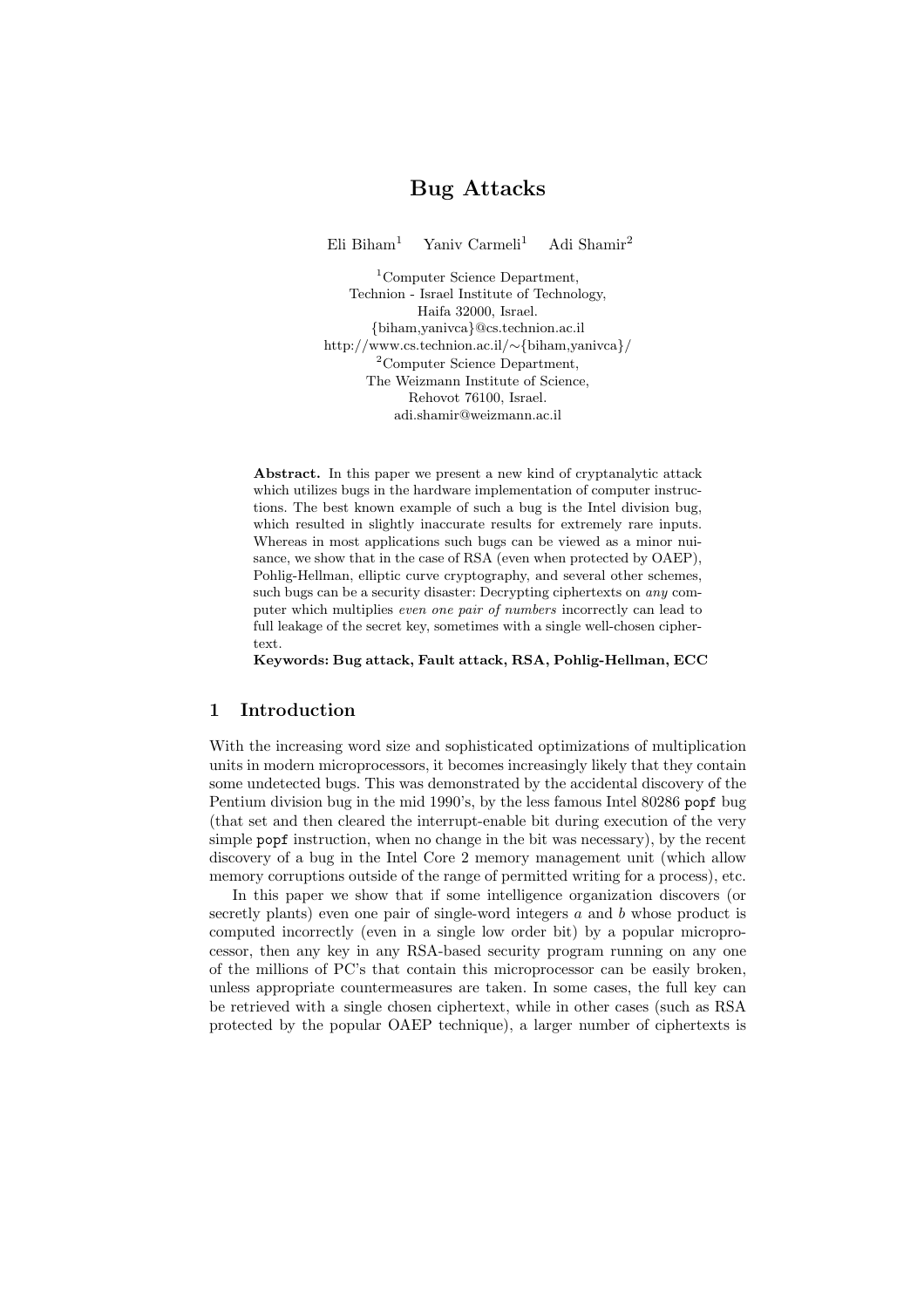required. The attack is also applicable to other cryptographic schemes which are based on exponentiation modulo a prime or on point multiplication in elliptic curves, and thus almost all the presently deployed public key schemes are vulnerable to such an attack.

The new attack, which we call a Bug Attack, is related to the notion of fault attacks discovered by Boneh, Demillo and Lipton in 1996 [4], but seems to be much more dangerous in its implications. The original fault attack concentrated on soft errors that yield random results when induced at a particular point of time by the attacker (latent faults were briefly mentioned, but were never studied). They require physical possession of the computing device by the attacker, and the deliberate injection of a transient fault by operating this device in an unusual way (e.g., in a microwave oven, at high temperature, with high frequency clock, or with a sudden spike in the power supply). Such attacks are feasible against smart cards, but are much harder to carry out against PC's. In the new bug attack, the target PC's can be located at secure locations half a world away, and millions of PC's can be attacked simultaneously over the Internet, without having to manipulate the operating environment of each one of them individually. Unlike the case of fault attacks, in bug attacks the error is deterministic, and is triggered whenever a particular computation is carried out; the attacker cannot choose the timing or nature of the error, except by choosing the inputs of the computation.

Since the design of modern microprocessors is usually kept as a trade secret, there is no efficient method for the user to verify that a single multiplication bug does not exist. For example, there are  $2^{128}$  pairs of inputs in a  $64 \times 64$  bit multiplier, so we cannot try them all by exhaustive search. We can even expect that most of the  $2^{128}$  pairs of inputs will never be multiplied on any processor. Even if we assume that Intel had learned its lesson and meticulously verified the correctness of its multipliers, there are many smaller manufacturers of microprocessors who may be less careful with their design, and less careful in testing the quality of the chips they produce. In addition, many PC's are sold with overclocked processors which are more likely to err when performing complex instructions such as 64-bit integer multiplication. The problem is not limited to microprocessors: Many cellular telephones are running RSA or elliptic curve computations on signal processors made by TI and others, FPGA or ASIC devices can embed in their design flawed multipliers from popular libraries of standard cell designs, and many security programs use optimized "bignum packages" written by others without being able to fully verify their correctness.

In addition to such innocent bugs, there is the issue of intentionally tampered hardware, which is a major security problem. In February 2005 the matter was addressed in a US Department of Defense (DoD) report [17], which warned about the risks of importing hardware from foreign countries to the US. Recently the F.B.I. reported that 3,500 counterfeit Cisco network components were discovered in the US, and some of them had even found their way into US military and government facilities [9]. Although in this case Cisco did not find any evidence of malicious modifications, it certainly demonstrates the feasibility of such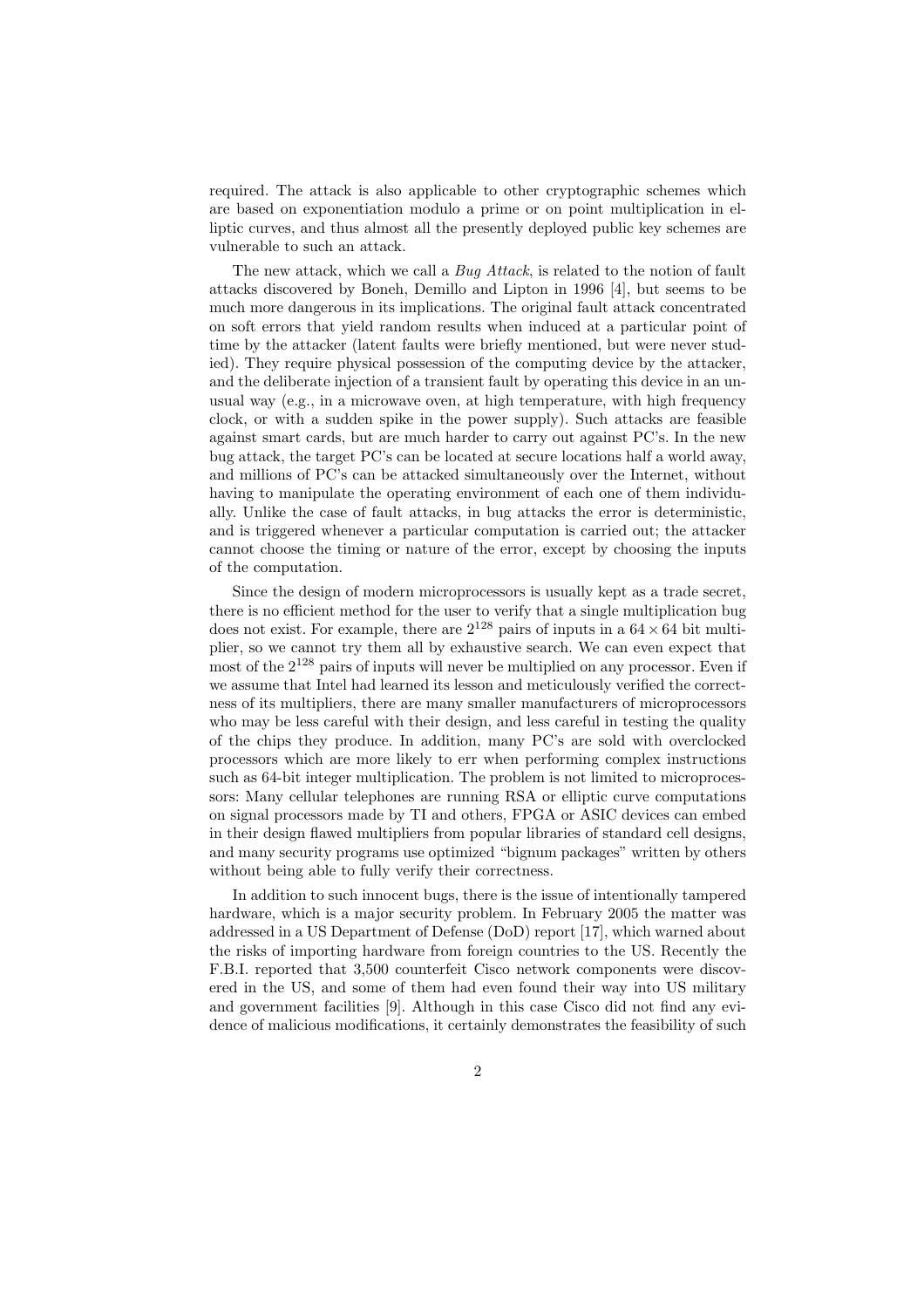a scenario. In [7], the open source design of the Leon3 processor was changed to exemplify that a hardware backdoor can be introduced into processors. The change (which affected only 0.05% of the logic gates) was shown to allow attackers to load a malicious firmware and take full control of the attacked machine. Even commercially sold bug-free processors can be made buggy by anyone along the supply chain who modifies their firmware via their built-in bug-fixing mechanisms.

What we show in this paper is that the innocent or intentional introduction of any bug into the multiplier of any processor (even when it affects only two specific inputs whose product contains a single erroneous low-order bit) can lead to a major security disaster, which can be secretly exploited in an essentially undetectable way by a sophisticated intelligence organization. Even though we are not aware of any such attacks being carried out in practice, hardware manufacturers and security experts should be aware of this possibility, and use appropriate countermeasures.

In this paper we present bug attacks against several widely deployed cryptosystems (such as Pohlig-Hellman [11], RSA [13], elliptic curve schemes, and some symmetric primitives), and against several implementations of these schemes. For all the discussed schemes, we show that the secret exponent can be retrieved by a chosen ciphertext attack, and in the case of Pohlig-Hellman, the secret exponent can also be retrieved by a chosen plaintext attack. In the case of RSA, we show that if decryption is performed using the Chinese remainder theorem (CRT) [10, Note 14.70] the public modulus n can be factored using a single chosen ciphertext. A particularly interesting observation is that even though RSA-OAEP [1] was designed to prevent chosen ciphertext attacks, we can actually use this protective mechanism as part of our bug attack in order to learn whether a bug was or was not encountered during the exponentiation process. This demonstrates that in spite of the similarity between bug attacks and fault attacks, their countermeasures can be very different. For example, just stopping an erroneous computation or recomputing the result with a different exponentiation algorithm may protect the scheme against fault attacks, but will leak the full key via a bug attack.

This paper is organized as follows: Section 2 gives an overview of the methods we use in most of our attacks, and describes the two most commonly used implementations of modular exponentiations: the left-to-right (LTOR) and rightto-left (RTOL) exponentiation algorithms. Section 3 presents the simplest bug attack on RSA when decryption is performed using the Chinese remainder theorem (CRT), using a single chosen ciphertext. Section 4 presents attacks on several cryptosystems when exponentiations are computed using the LTOR algorithm, and Section 5 presents attacks on the same schemes when the exponentiations are computed using the RTOL algorithm. In Section 6 we discuss bug attacks on elliptic curve schemes and some symmetric primitives. Section 7 summarizes the contributions of this paper, and presents the time and data complexities of all our attacks. Finally, Appendix A provides descriptions of the cryptosystems discussed in this paper.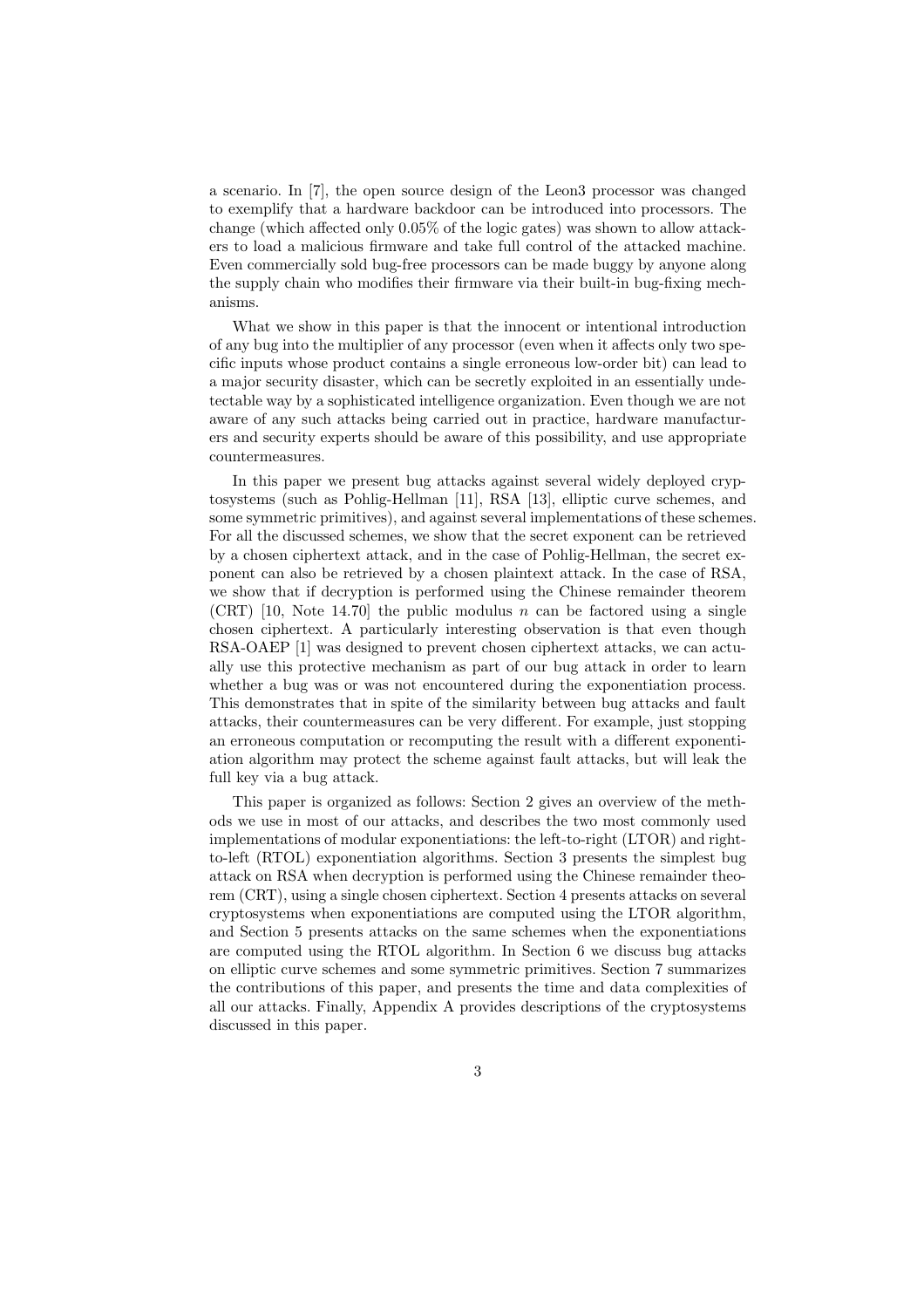# 2 Overview of Our Methods and Notations

We present several attacks which use multiplication bugs. We concentrate on these operations since multiplication and division are typically the most complex operations, their implementations are most aggressively optimized, and therefore bugs are more likely to exist in them than in simple operations like addition or XOR, and are less likely to be discovered by the manufacturers.

#### 2.1 Multiplication of Big Numbers

In cryptography, we are often required to perform arithmetic operations on big numbers, which must be represented using more than a single 32-bit or 64-bit word. Arithmetic operations on such values must be broken down into arithmetic operations on the different words which comprise them. For example, when multiplying two very long integers  $x$  and  $y$ , each represented by ten words, each of the ten words of  $x$  is multiplied by each of the ten words of  $y$ , in some order, and the results are then summed up to the appropriate words of the product. If x contains a in the sense that one of the ten words of x is  $a, y$  contains  $b,$  and the processor produces an incorrect result when  $a$  and  $b$  are multiplied, then the result of multiplying  $x \cdot y$  on that processor will typically be incorrect (unless there are multiple errors that exactly cancel each other during the computation, which is very unlikely when the other words in  $x$  and  $y$  are randomly chosen).

#### 2.2 Notations

We use the notation  $x \cdot y$  to denote the result of multiplying x by y on a bugfree processor, and  $x \odot y$  to denote the result of the same computation when performed on a faulty processor. Similarly, the notation  $x^l$  denotes the value of x to the power l as computed on a bug-free processor, and  $x^{(l)}$  denotes the value of x to the power  $l$  as computed by a particular algorithm on a faulty processor (See Section 2.5 for details of popular exponentiation algorithms). Since we assume that faults are extremely rare, for most inputs we expect the result of the computation to be the same on both the faulty and the bug-free processors, and in these cases we use the notations  $x \cdot y$  and  $x^l$ , even when referring to computations done on the faulty processor.

#### 2.3 Methods

Our attacks request the decryptions of ciphertexts which may or may not invoke the execution of the faulty multiplications, depending on the bits of the secret exponent d. The results of those decryptions are used to retrieve the bits of the secret exponent d. We develop two methods for creating the conditions under which the buggy instructions are executed. The first method chooses a ciphertext  $C$ , such that an intermediate value x during the decryption process contains both a and b. If x is squared, then we expect that  $x^2 \neq x^{\langle 2 \rangle}$ , and thus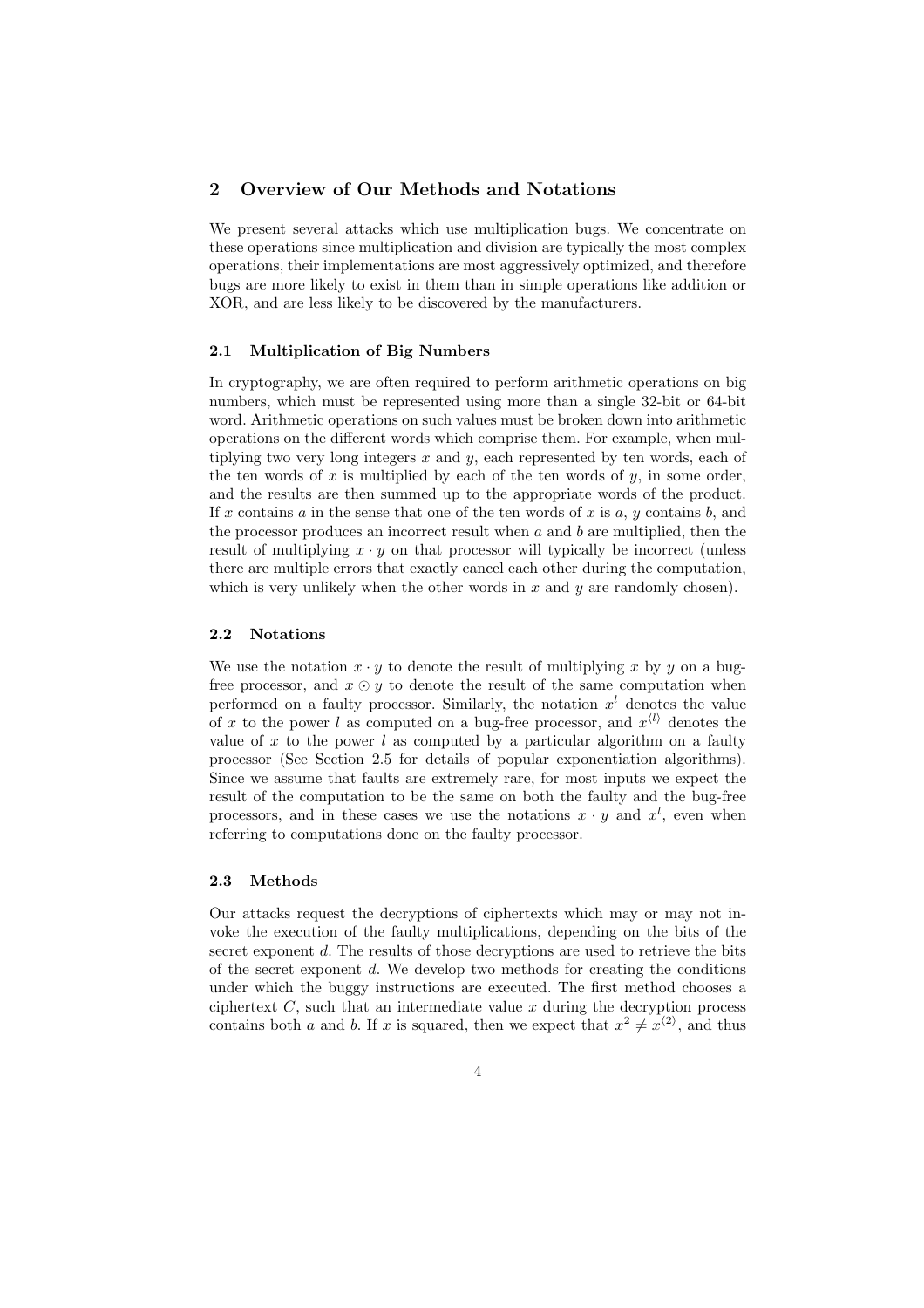| LTOR Exponentiation                                                                                                                                         | RTOL Exponentiation                                                                                                                                      |
|-------------------------------------------------------------------------------------------------------------------------------------------------------------|----------------------------------------------------------------------------------------------------------------------------------------------------------|
| $z \leftarrow 1$<br>For $k = \log n$ down to 0<br>If $d_k = 1$ then $z \leftarrow z^2 \cdot x \mod n$<br>Otherwise, $z \leftarrow z^2 \mod n$<br>Output $z$ | $y \leftarrow x; z \leftarrow 1$<br>For $k = 0$ to log n<br>If $d_k = 1$ then $z \leftarrow z \cdot y \mod n$<br>$y \leftarrow y^2 \mod n$<br>Output $z$ |

Fig. 1. The Two Basic Exponentiation Algorithms

the result of the entire decryption process is also expected to be incorrect. If  $x$  is multiplied by a different value  $y$ , which contains neither  $a$  nor  $b$ , then we expect that  $x \cdot y = x \odot y$ , and the decryption result is expected to be correct. The second method chooses  $C$  such that during decryption one intermediate value  $x$ contains  $a$ , while another value  $y$  contains  $b$ . If  $x$  and  $y$  are multiplied then it is expected that  $x \cdot y \neq x \odot y$ , and the result of decryption on the faulty processor is expected to be incorrect. If x and y are not multiplied by the decryption algorithm, we expect the decryption to be correct.

### 2.4 Complexity Analysis

Let  $w$  be the length (in bits) of the words of the processor. When analyzing complexities of our attacks throughout this paper we assume that numbers (both exponentiated values and exponents) are 1024-bit long, and that  $w = 32$  (in the summary of the paper we also quote the complexities for  $w = 64$ ). The standard representation of 1024-bit long numbers requires  $\lceil 2^{10}/w \rceil$  words. Given a random 1024-bit value x, and a w-bit value  $a$ , the probability that x contains  $a$  (in any of its  $2^{10}/w$  words) is about  $2^{-w}2^{10}/w$ . For  $w = 32$  this probability is  $2^{-27}$ , and for  $w = 64$  it is  $2^{-60}$ . Given two w-bit values a and b, the probability that x for  $w = 04$  it is 2 convenience we want values a and b, the probability that x contains both a and b is about  $(2^{-w}2^{10}/w)^2$ . For  $w = 32$  this probability is about  $2^{-54}$ , and for  $w = 64$  it is about  $2^{-120}$ .

### 2.5 Exponentiation Algorithms

Given a value x and a secret exponent  $d = d_{\log n} d_{\log n-1} \dots d_1 d_0$ , the exponentiation  $x \mapsto x^d \mod n$  can be efficiently computed by several exponentiation algorithms [10, Chapter 14.6]. In this paper we present attacks against implementations that use the two basic exponentiation algorithms, LTOR (left-to-right) and RTOL (right-to-left), described in Figure 1. Our techniques can be easily adapted to attack implementations that use other exponentiation algorithms such as the sliding window algorithm, the  $k$ -ary exponentiation algorithm, etc.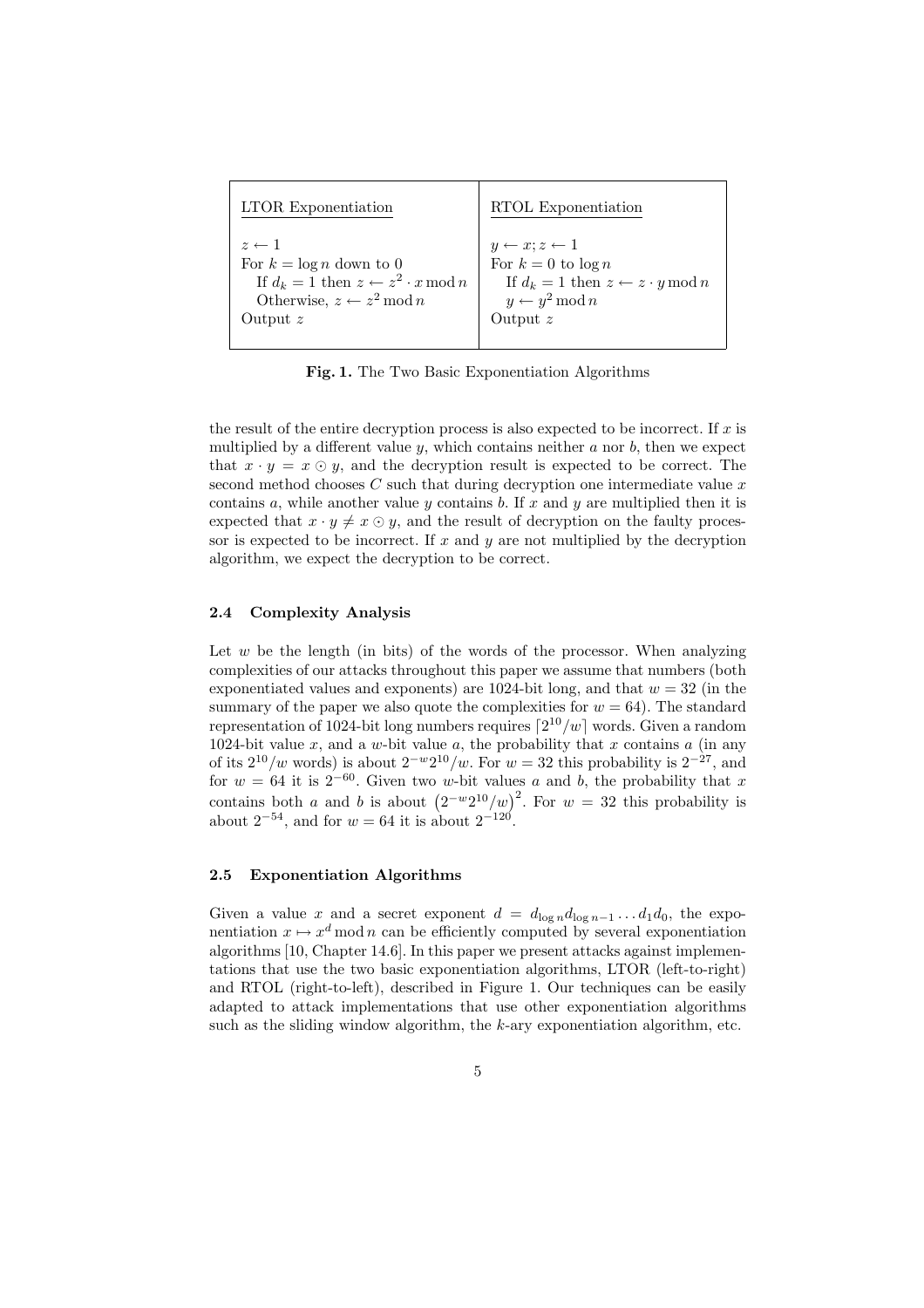#### 2.6 Remarks

The following remarks apply to most of the attacks presented in this paper.

- 1. Microprocessors usually perform different sequences of microcode instructions when computing  $a \cdot b$  and  $b \cdot a$ , and thus the bug is not expected to be symmetric: for  $a \cdot b$  the processor may give an incorrect result, while for  $b \cdot a$ the result is correct. Therefore, the correctness of the result of multiplying two big numbers x and y, where x contains a and y contains b, depends on whether the implementation of  $x \cdot y$  multiplies  $a \cdot b$  or  $b \cdot a$ . We assume that such implementation details are known to the attacker.
- 2. Given a value  $w$ , the number of bits in the binary representation of  $w$  is  $\log_2 w + 1$  (the indices of the bits of w are  $0, \ldots, \log w$ ), where 0 is the index of the least significant bit, and  $\log w$  is the index of the most significant bit). Throughout this paper we use  $log w$  (without the floor operator) as a shorthand for the index of the most significant bit of w.
- 3. It may be the case that more than one pair of buggy inputs  $a \cdot b$  exist. In such cases, if  $\gamma$  multiplication bugs are known to the attacker, the complexities of some of the attacks we present can be decreased. In attacks where the attacker can control only one of the operands of the multiplication, and the other operand is expected to appear randomly, the time complexity can be decreased by a factor of  $\min(\gamma, \lfloor \log n/w \rfloor)$ . If some of the buggy pairs of operands share the same value for one of the operands, this factor can even get better (but it cannot be higher than  $\gamma$ ). In attacks where both operands are expected to appear randomly, the time complexity can be decreased by a factor of  $\gamma$ . Note that symmetric bugs, where both the results of  $a \cdot b$  and  $b \cdot a$  are incorrect, are counted as two bugs.
- 4. If both operands of the buggy instruction are equal (i.e.,  $a = b$ ), the complexity of some of our attacks can be greatly reduced, while other attacks become impossible. The former case happens when attacks rely on faults in the squaring of values  $X$ , where  $X$  happens by chance to contain both  $a$ and b. In this case only one word  $(a)$  needs to appear in X, which makes the probability of this event much higher. On the other hand, attacks which use the existence of a bug in order to decide whether  $x$  and  $y$  were squared or multiplied together become impossible. When the attack requires that  $x$ contains a and that  $y$  contains  $b$ , our ability to distinguish between these cases depends on whether  $a = b$ .

# 3 Breaking CRT-RSA with One Chosen Ciphertext

We now describe a simple attack on RSA implementations in which decryptions are performed using the Chinese remainder theorem (CRT). Let  $n = pq$  be the public modulus of RSA, where  $p$  and  $q$  are large primes, and assume without loss of generality that  $p < q$ . Knowing the target's public key n (but not its secret factors  $p$  and  $q$ ), the attacker can easily compute a half size integer which is guaranteed to be between the two secret factors  $p$  and  $q$  of  $n$ . For example,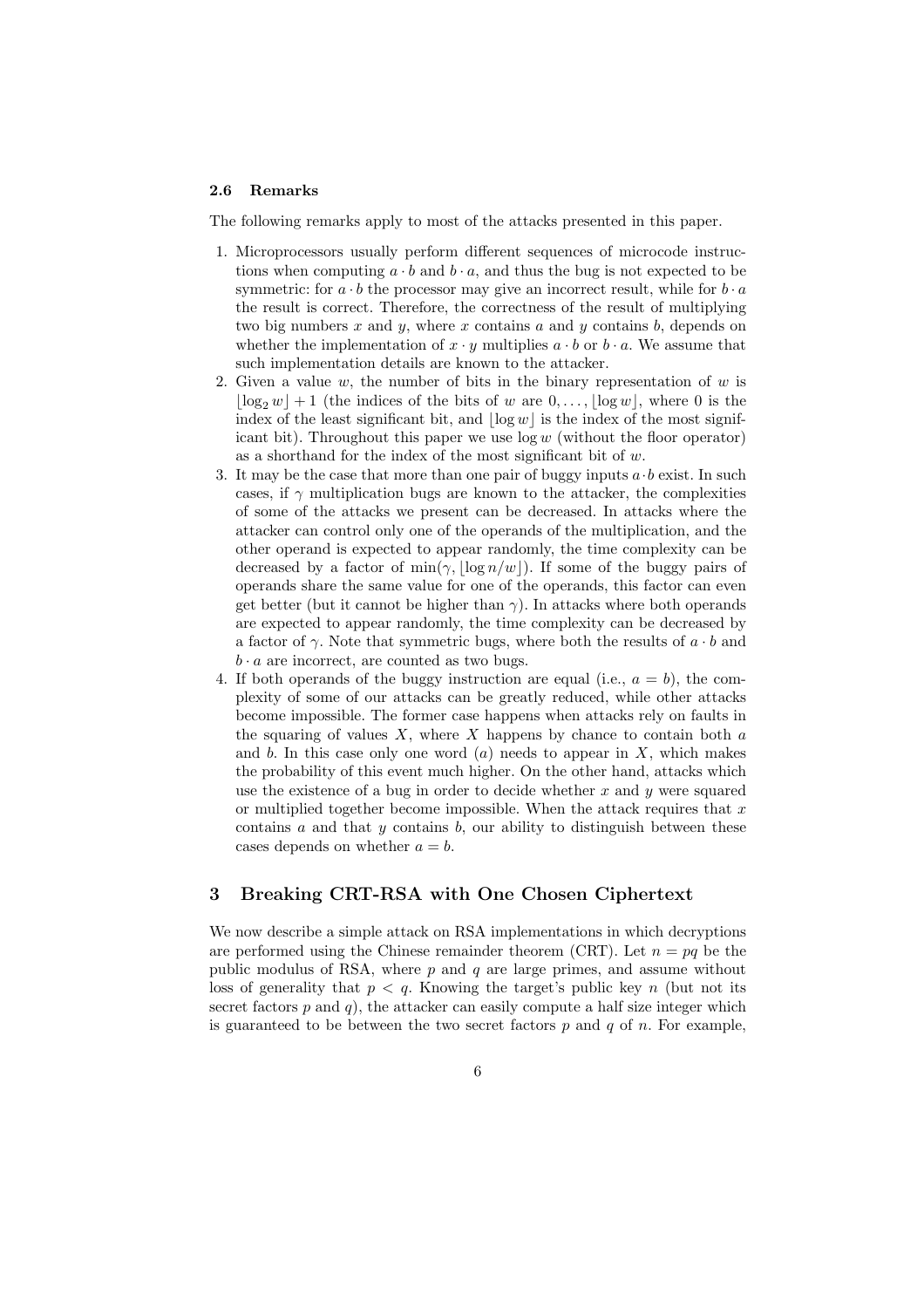$|\sqrt{n}|$  always satisfies  $p \leq |\sqrt{n}| < q$ , and any integer close to  $\sqrt{n}$  is also likely to satisfy this condition. The attacker now chooses a ciphertext C which is the to satisfy this condition. The attacker how chooses a ciphertext  $C$  which is the closest integer to  $\sqrt{n}$ , such that both a and b appear as low order words in C, and submits this "poisonous input" to the target PC.

The first step in the CRT-RSA computation is to reduce the input  $C$  modulo  $p$ and modulo q. Due to its choice,  $C_p = C \mod p$  is randomized modulo the smaller factor p, but  $C_q = C \mod q = C$  remains unchanged modulo the larger factor q. The next step in RSA-CRT is always to square the reduced inputs  $C_p$  and  $C_q$ , respectively. Since a and b are unlikely to remain in  $C_p$ , the computation mod p is likely to be correct. However, mod  $q$  the squaring operation will contain a step in which the word  $\alpha$  is multiplied by the word  $\delta$ , and by our assumption the result will be incorrect. Assuming that the rest of the two computations mod  $p$  and  $q$  will be correct, the final result of the two exponentiations will be combined into a single output  $\hat{M}$  which is likely to be correct mod p, but incorrect mod q. The attacker can then finish off his attack in the same way as the original fault attack, by computing the greatest common divisor (gcd) of  $n$ and  $\hat{M}^e - C$ , where e is the public exponent of the attacked RSA key. This gcd is the secret factor  $p$  of  $n$ .

Note that if such C cannot be found, then  $q - p < 2^{2w}$ . In this case, n can be easily factored by other methods (e.g., Fermat's factorization method, which will factor  $n$  in  $2^w$  time without any calls to the decryption oracle).

### 4 Bug Attacks on LTOR Exponentiations

In this section we present bug attacks against several cryptosystems, where exponentiations are performed using the LTOR exponentiation algorithm. We first present chosen plaintext (or chosen ciphertext) attacks against the Pohlig-Hellman scheme, then present chosen ciphertext attacks against RSA, and finally discuss how to adapt our attacks on RSA to the case of RSA-OAEP.

#### 4.1 Bug Attacks on Pohlig-Hellman

The Pohlig-Hellman cipher uses two secret exponents  $e$  and  $d$ : the former is used for encryption, and the latter for decryption. Given one of the secret exponents, the other can be computed by  $d \equiv e^{-1} \pmod{p-1}$ . We discuss adaptive and non-adaptive chosen ciphertext attacks which retrieve the bits of the decryption exponent d; similar chosen plaintext attacks can retrieve the encryption exponent e.

We start by presenting a simple adaptive attack, which demonstrates the basic idea of our technique. We later improve this attack with additional ideas.

4.1.1 Basic Adaptive Chosen Ciphertext. In this section, an attack which requires the decryption of  $2 \log p$  chosen ciphertexts is presented. The attack retrieves the bits of the secret exponent one at a time, from  $d_{\log p}$  to  $d_1$  ( $d_0$  is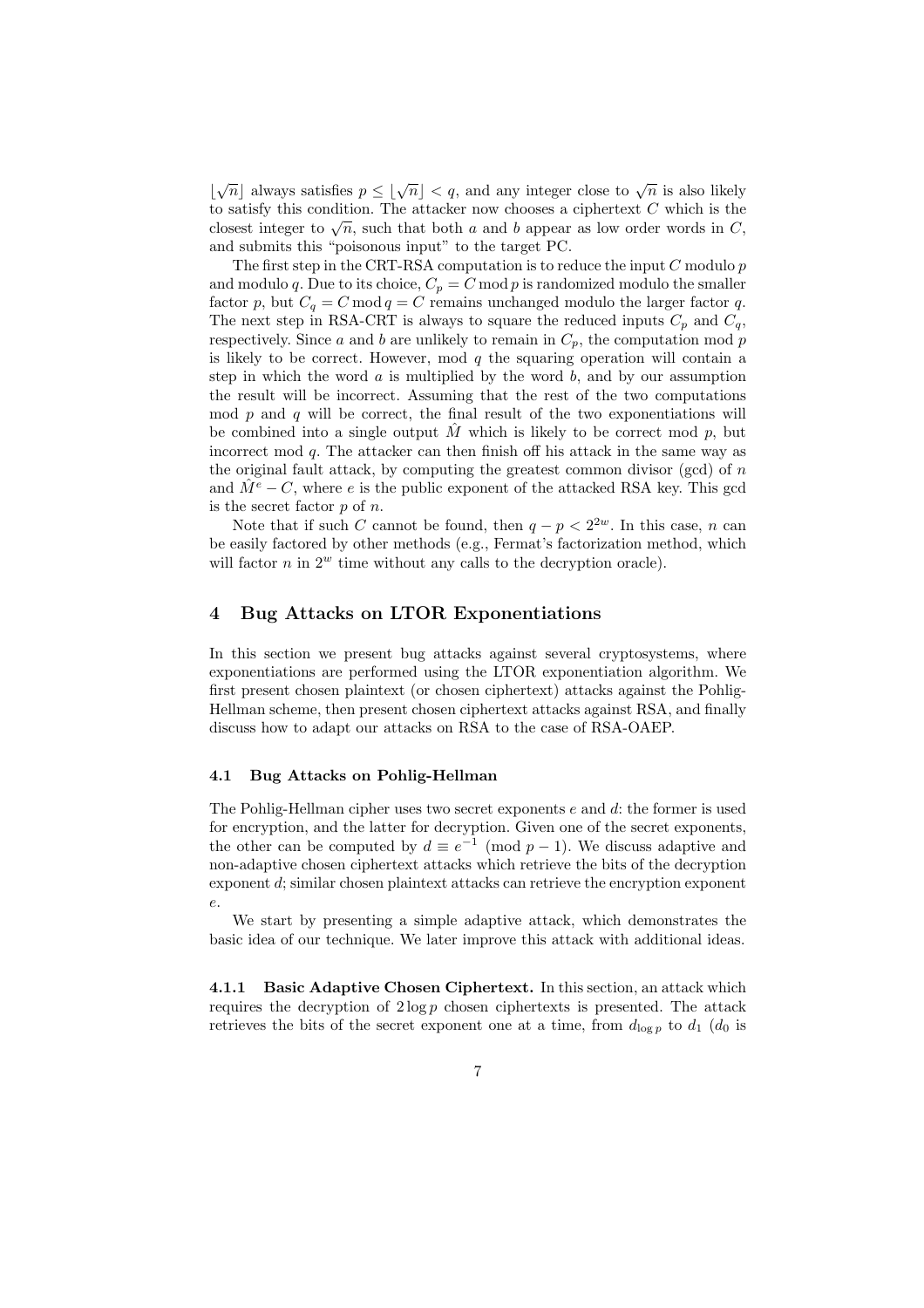known to be one, as  $d$  is odd). Therefore, when the search for  $d_i$  is performed, we can assume that the bits  $d_{i+1}, \ldots, d_{\log p}$  are already known. The attack works as follows:

- 1. Choose a value  $X$  which contains the words  $a$  and  $b$ .
- 2. For  $i = \log p$  down to 1 do
	- For  $i = \log p$  down to 1 do<br>
	(a) Denote the value of the known bits of d by  $d' = \sum_{k=i+1}^{\log p} 2^{k-(i+1)} d_k$ .
	- (b) Compute  $C = X^{1/d'} \mod p$ .
	- (c) Ask for the decryption  $\hat{M} = C^{(d)}$  mod p on the faulty processor.
	- (d) Obtain the correct decryption  $M = C<sup>d</sup>$  mod p.
- (e) If  $M = \tilde{M}$  conclude that  $d_i = 1$ , otherwise conclude that  $d_i = 0$ . 3. Set  $d_0 = 1$ .

The attack is based on the following observations. Since  $p$  is a known prime, the attacker can compute arbitrary roots modulo  $p$ . During the *i*'th iteration of the attack, the value of  $C$  is chosen such that when it is exponentiated to power d with LTOR, the intermediate value of the variable z after  $\log p - i$ iterations is  $X$ . The next operation of the LTOR algorithm is either squaring z, or multiplying it by  $C$ , depending on the value of  $d_i$ . Since the intermediate value  $z = X$  contains both a and b, we expect to get an incorrect decryption if z is squared (i.e., when  $d_i = 0$ ), and a correct decryption if z is first multiplied by C (i.e., when  $d_i = 1$ ).

Note that the bug-free decryption in Step 2d may be obtained on the same buggy microprocessor by using the multiplicative property of modular exponentiation. The attacker may request the decryption M' of  $C' = C^3 \mod p$  (or any other power of  $C$  which is not expected to cause the execution of the faulty instructions), and then check whether  $\hat{M}^3 \equiv M' \pmod{p}$  to learn if an error had occurred. Thus, no calls to a bug-free decryption device that uses the same secret key (which is usually unavailable) is required. In fact, since the same value of  $X$  is used for each of the iterations, the correct decryption  $M$  can be computed from the value of the correct decryption in the previous iteration as:  $M = \overline{M}^{d'/\overline{d}'} \mod n$ , where  $\overline{M}$  and  $\overline{d}'$  are the values of the corresponding variables in the previous iteration. Therefore, no additional decryption requests (beyond the first one) are needed in order to obtain all the correct decryption results throughout the attack.

The attack requires buggy decryption of  $\log p + 1$  chosen ciphertexts to retrieve d, or buggy encryption of  $\log p + 1$  chosen plaintexts to retrieve e. Each one of these values makes it easy to compute the other value since  $p$  is a known prime.

4.1.2 Improved Adaptive Chosen Ciphertext Attack. We observe that X can be selected such that both X and  $X^{(2)}$  contain a and b. A further improvement uses  $X$ 's which contain  $a$  and  $b$ , such that when  $X$  is squared  $m$  times repeatedly on a faulty processor (for some  $m > 0$ ), all the values  $X^{(2^j)}$  contain a and  $b$ . Using such  $X$ , we can improve the expected complexity of the attack by a factor of  $\alpha = 2 - 2^{-m}$ . Further details on this improved attack will be presented in the full version of this paper.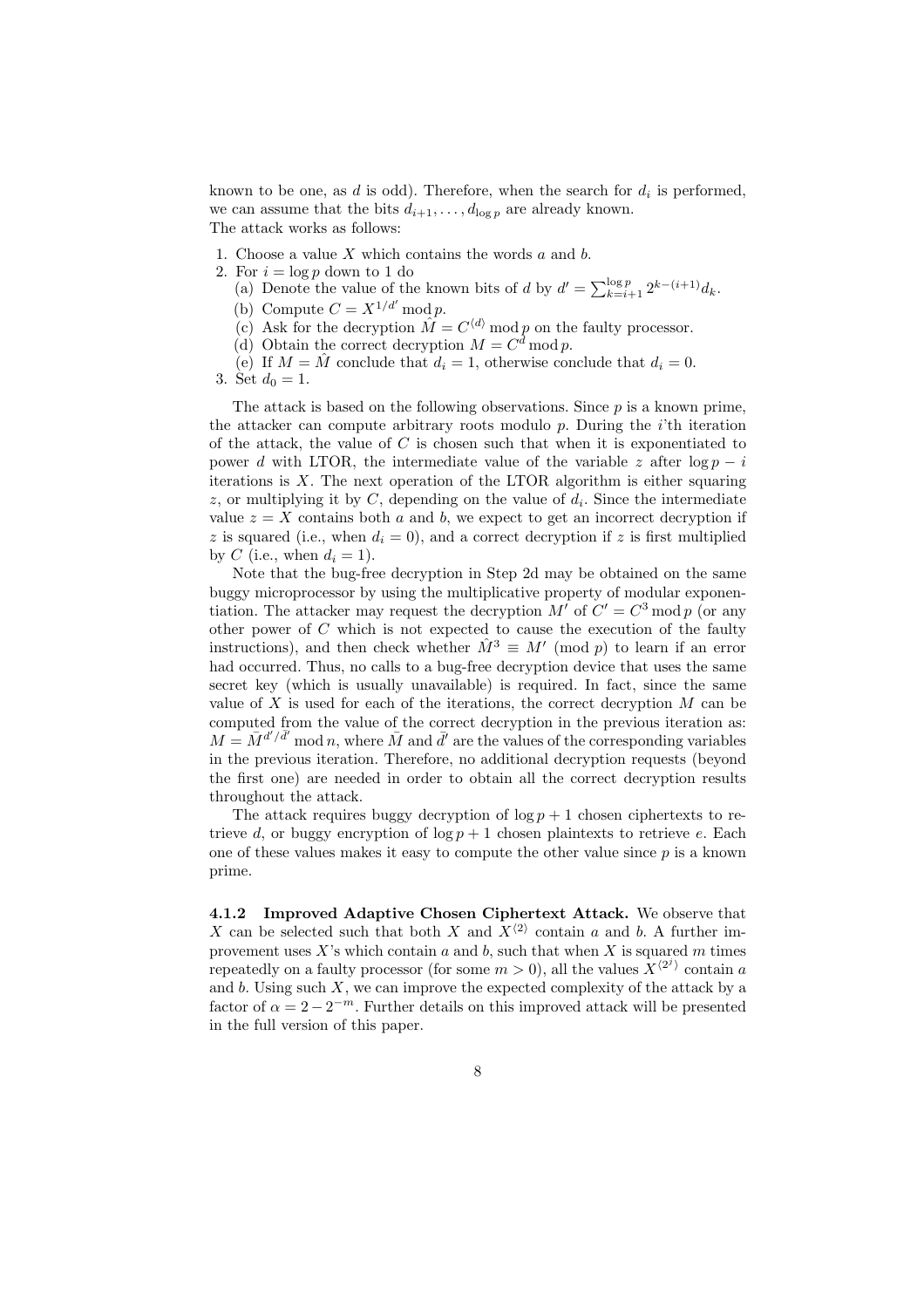4.1.3 Chosen Ciphertext Attack. The (non-adaptive) chosen ciphertext attack presented later in Section 4.2.2 is also applicable in the case of Pohlig-Hellman. The attack requires decryption of  $2^{28}$  ciphertexts to retrieve the secret exponent  $d$  (the attack on RSA requires  $2^{27}$  ciphertexts, but in the case of Pohlig-Hellman an additional decryption is required for each buggy decryption, in order to verify the correctness of the decryption). As in the previous attacks on Pohlig-Hellman, a similar chosen plaintext attack can retrieve the secret exponent e.

#### 4.2 Bug Attacks on RSA

We describe several chosen ciphertext attacks on RSA, where the attacked implementation performs decryptions without using CRT. Instead, we assume that the decryption of a ciphertext C is performed by computing  $C<sup>d</sup>$  mod n using LTOR (where  $d$  is the secret exponent of RSA). We assume that the public exponent  $e$  and the public modulus  $n$  are known. The main difference between the case of RSA and the case of Pohlig-Hellman is that there is no known efficient algorithm to compute roots modulo a composite  $n$ , when the factorization of  $n$ is unknown.

Unlike the case of Pohlig-Hellman, in the case of RSA checking whether the decrypted message  $\tilde{M}$  is the correct decryption of a chosen ciphertext C can be easily done by checking whether  $\hat{M}^e \equiv C \pmod{n}$ . Thus, there is no need to request the decryptions of additional messages for this purpose.

4.2.1 Adaptive Chosen Ciphertext Attack. We describe an adaptive chosen ciphertext attack which requires the decryption of  $\log n$  chosen ciphertexts by the target computer. The generation of each of the ciphertexts requires  $2^{27}$ time on the attacker's (bug-free) computer, and thus the total time complexity of the attack is about  $2^{37}$ .

Description of the attack:

- 1. For  $i = \log n$  down to 1 do
	- For  $i = \log n$  down to 1 do<br>
	(a) Denote the value of the known bits of d by  $d' = \sum_{k=i+1}^{\log n} 2^{k-(i+1)} d_k$ .
	- (b) Repeatedly choose random values C which contain b, until  $C^{d'}$  mod n contains a.
	- (c) Ask for the decryption  $\hat{M} = C^{\langle d \rangle} \text{ mod } n$  using the faulty processor.
	- (d) Compute  $\hat{C} = \hat{M}^e \mod n$ .
	- (e) If  $\hat{C} = C$  conclude that  $d_i = 0$ , otherwise conclude that  $d_i = 1$ .
- 2. Set  $d_0 = 1$ .

The attack is similar to the basic attack presented in Section 4.1.1, except that here only the word a is contained in the intermediate value of the exponentiation. The word  $b$  is contained in the ciphertext  $C$ , and therefore the roles of the correct and incorrect results are exchanged between  $d_i = 0$  and  $d_i = 1$ .

During the execution of the LTOR algorithm, the intermediate value of the variable z after  $\log n - i$  iterations contains a (due to the selection of C in Step 1b) of the attack). If  $d_i = 0$  then z is squared, and no errors in the computation are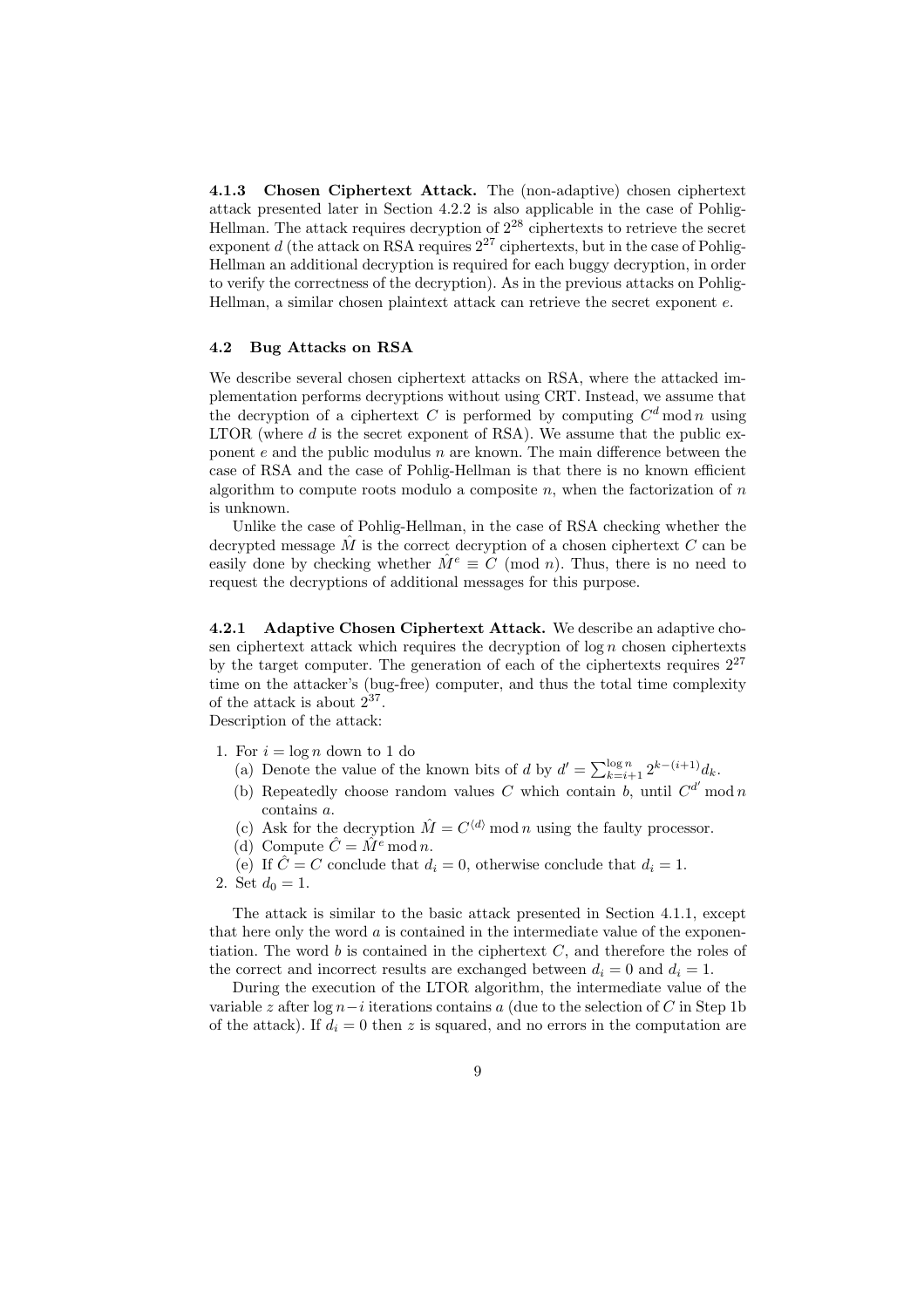expected to occur, leading to  $\hat{C} = C$  in Step 1e. If  $d_i = 1$ , then z is multiplied by  $C$ , which contains the word  $b$ , and due to the bug, the result of the exponentiation is expected to be incorrect, leading to  $\hat{C} \neq C$  in Step 1e.

As explained in Section 2, the probability that the random number  $C^{d'}$  mod n contains somewhere along it the word a is  $2^{-27}$  (for our standard parameters). Therefore, Step 1b takes an average time of  $2^{27}$  exponentiations on the attacker's computer.

4.2.2 Chosen Ciphertext Attack. The previous adaptive attack on exponentiations using LTOR is the basis for the following non-adaptive chosen ciphertext attack. The attack requests the decryption of  $2^{29}$  chosen ciphertexts, all of which contain the word b. It is expected that for every  $0 \leq i \leq \log n$ , there are about four ciphertexts for which the intermediate value of  $z$  after  $i$ rounds of the exponentiation algorithm contains the word a. The value of  $d_i$ can be determined by the correctness of the decryption of those ciphertexts, using considerations similar to the ones used in the attack of Section 4.2.1. If for some *i* there are no ciphertexts  $C_j$  for which  $X_j = C_j^{d'}$  mod *n* contains *a*, there is no choice but to continue the attack recursively for both  $d_i = 0$  and  $d_i = 1$ . However, when the wrong value is chosen, a contradiction may be encountered before retrieving the rest of the bits (i.e., more than one ciphertext  $C_j$  for which  $X_i$  contains a is found, and the decryption of some, but not all, of them is incorrect). By using standard results from the theory of branching processes, 2<sup>29</sup> ciphertexts suffice to ensure that recursive calls which represent wrong bit values are quickly aborted.

Here are some details of this attack:

- 1. Choose  $2^{29}$  random ciphertexts  $C_j$   $(1 \leq j \leq 2^{29})$  containing the word b, and ask for their decryptions  $\hat{M}_j$  using the faulty processor.
- 2. For  $i = \log n$  down to 1 do
	- (a) Denote the value of the known bits of d by  $d' = \sum_{k=i+1}^{\log n} 2^{k-(i+1)} d_k$ .
	- (b) For each ciphertext  $C_j$  compute  $X_j = C_j^{d'} \mod n$ .
	- (c) Consider all ciphertexts  $C_j$  such that  $X_j$  contains a:
		- i. If for all such ciphertexts  $C_j$  it holds that  $\hat{M}^e_j \text{ mod } n = C_j$  then set  $d_i = 0$ .
		- ii. If for all such ciphertexts  $C_j$  it holds that  $\hat{M}^e_j \mod n \neq C_j$  then set  $d_i = 1$ .
		- iii. If there are no such ciphertexts try the rest of the attack for both  $d_i = 0$  and  $d_i = 1$ .
		- iv. If for some of these ciphertexts  $C_j$ ,  $\hat{M}^e_j$  mod  $n = C_j$  and for others  $\hat{M}_{j}^{e} \text{ mod } n \neq C_{j}$  (i.e., a previously set value of one of the bits is wrong) then backtrack.
- 3. Set  $d_0 = 1$ .

The data complexity may be increased in order to decrease the probability of not having ciphertexts  $C_j$  such that  $X_j$  contains a. Alternatively, it may be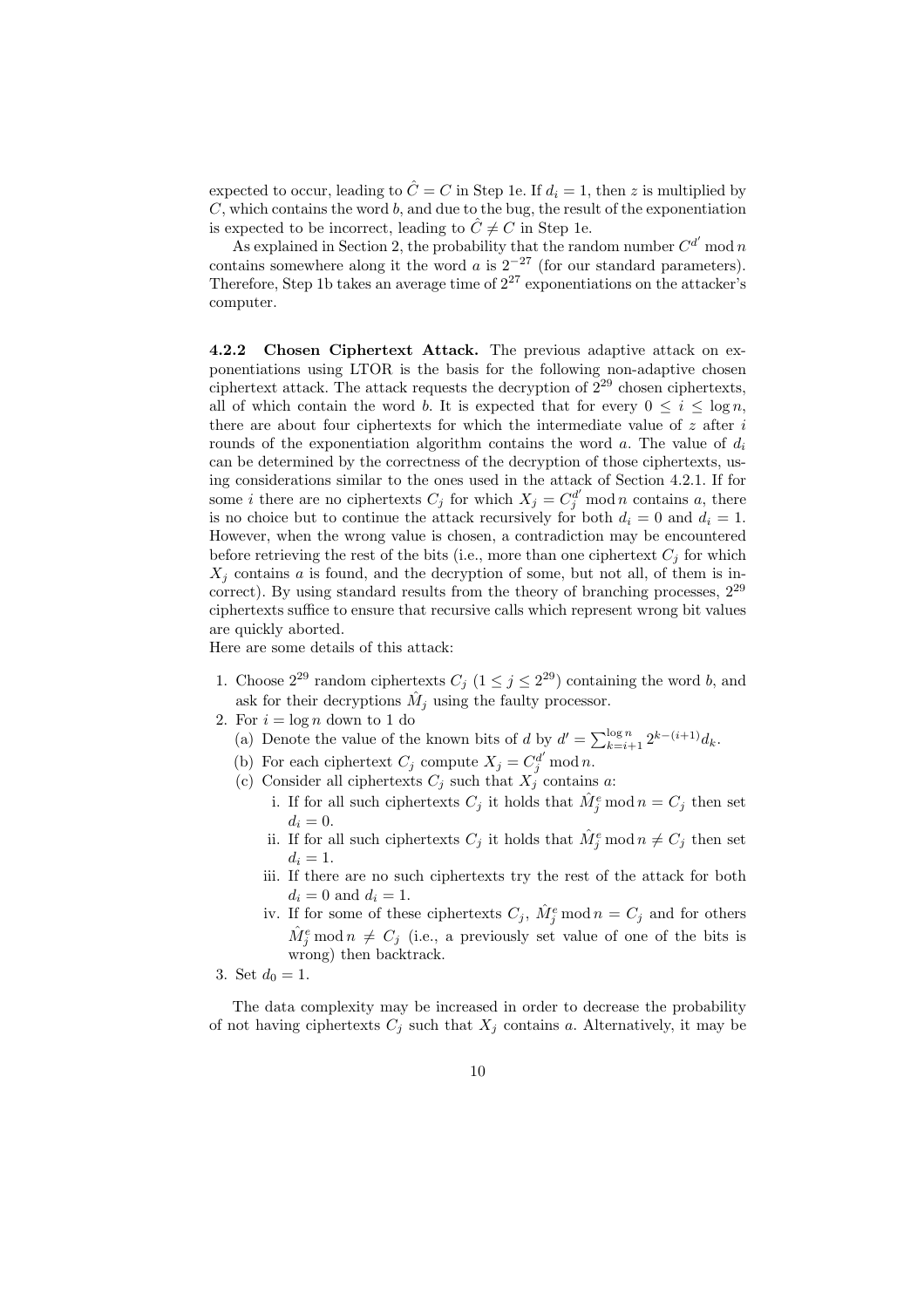decreased, at the expense of more recursive guesses (Step 2(c)iii), with increased time complexity. If for every i there exists a j such that  $C_j^{d'}$  contains b, the time complexity is equal to the data complexity (i.e.,  $2^{29}$ ).

4.2.3 Known Plaintext Attack. The chosen ciphertext attack from Section 4.2.2 can be easily transformed into a known plaintext attack which requires  $2^{56}$  known plaintexts. Among the  $2^{56}$  plaintexts, only  $2^{29}$  are expected to contain  $b$ . We can discard all the plaintexts which do not contain  $b$ , and use the rest as inputs for the attack described in Section 4.2.2.

Note that the known plaintexts must be the result of decrypting the corresponding ciphertexts on the faulty processor. The attack will not work if the given plaintext-ciphertext pairs are obtained by encrypting plaintexts (either on the attacker's computer or on the target computer).

#### 4.3 Bug Attacks on OAEP

Since RSA has many mathematical properties such as multiplicativity, it is often used in modes of operation which protect it against attacks based on these properties. The most popular mode is OAEP [1], which is provably secure. We show here that although OAEP protects against "standard" attacks on RSA, it provides only limited protection against bug attacks, since it was not designed to deal with errors during the computation.

OAEP adds randomness and redundancy to messages before encrypting them with RSA, and rejects ciphertexts which do not display the expected redundancy when decrypted. Random ciphertexts are not expected to display such a redundancy, and are likely to be rejected by the receiver with overwhelming probability. To choose valid ciphertexts with certain desired characteristics, we choose random plaintexts and encrypt them using proper OAEP padding, until we get a ciphertext that has the desired structure by chance (since OAEP is a randomized cipher, we can also try to encrypt the same message with different random values, and thus can control the result of the decryption). Our main observation is that the structure we need in our attack (such as the existence of a certain word in the ciphertext) has a relatively high probability regardless of how much redundancy is added to the plaintext by OAEP, and the knowledge that a correctly constructed ciphertext was rejected suffices to conclude that some computational error occurred. We are thus exploiting the OAEP countermeasure itself in order to mount the new bug attack!

The attacks we present on RSA-OAEP are very similar to the attacks on RSA from Section 4.2, with some minor modifications. The same attacks are also applicable to OAEP+ [16].

4.3.1 Adaptive Chosen Ciphertext Attack. Unlike the attack of Section 4.2.1, OAEP stops us from choosing ciphertexts  $C$  which contain  $b$ , and thus in Step 1b we must choose random messages (on our own computer) until b "appears" in  $C$  at random. As explained in Section 2.4, the probability that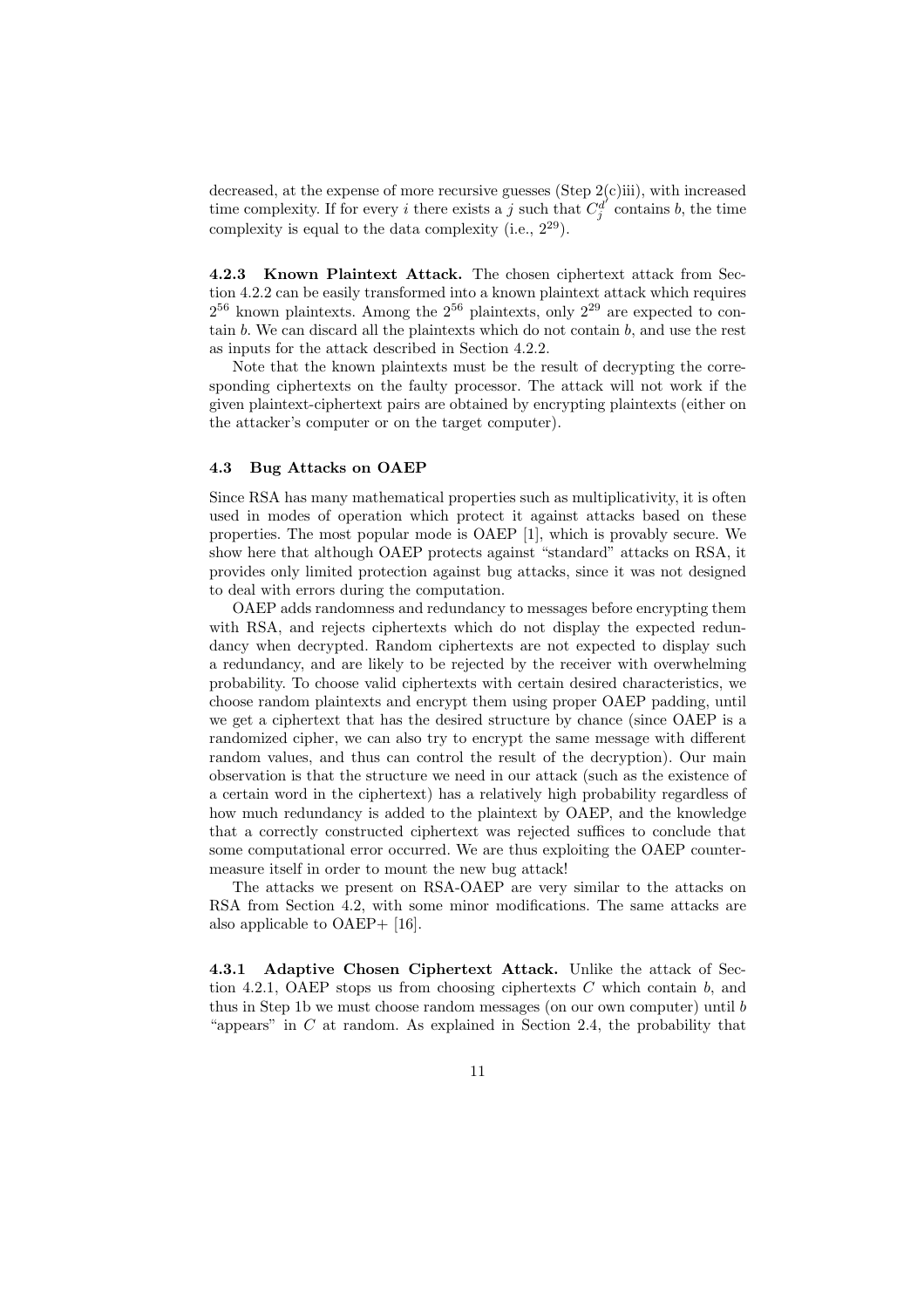this happens and in addition  $C^{d'}$  mod n contains a is  $2^{-54}$ . As mentioned above, computation errors are identified in Step 1e of the attack on OAEP by the mere rejection of the ciphertext, and there is no need to know the actual value which was rejected. The attack requires the decryption of  $\log n$  chosen ciphertexts, and thus its total time complexity for 1024-bit  $n$ 's is  $2^{64}$ .

4.3.2 Chosen Ciphertext Attack. The (non-adaptive) chosen ciphertext attack on RSA from Section 4.2.2 can also be used in the case of OAEP. For a random message, the probability that the ciphertext contains b is  $2^{-27}$ . In order to find  $2^{29}$  messages with a ciphertext which contains b (as required by the attack), we have to try about  $2^{56}$  random messages. Therefore, the attack requires the decryption of  $2^{29}$  chosen ciphertexts, plus  $2^{56}$  pre-computation time on the attacker's own computer. Once the decryptions of the chosen ciphertexts are available, the key can be retrieved in  $2^{29}$  additional time.

## 5 Bug Attacks on RTOL Exponentiations

In this section we present attacks against Pohlig-Hellman, RSA, and RSA-OAEP, where exponentiations are performed using the RTOL exponentiation algorithm. In RTOL, the value of the variable  $y$  is squared in every iteration of the exponentiation algorithm, regardless of the bits of the secret exponent. Any error introduced into the value of  $y$  undergoes the squaring transformation in every subsequent iteration, and is propagated to the value of  $z$  if and only if the corresponding bit of the exponent is set. Consequently, every set bit in the binary representation of the exponent introduces a different error into the value of  $z$ , while zero bits do not introduce any errors. This allows us to mount efficient nonadaptive attacks, and to retrieve more than one bit from each chosen ciphertext, as described in the attacks presented in this section.

#### 5.1 Bug Attacks on Pohlig-Hellman

We present a chosen ciphertext attack against Pohlig-Hellman, where exponentiations are performed using RTOL. The attack is aimed at retrieving the bits of the secret exponent d. As in Section 4.1, an identical chosen plaintext attack can retrieve the bits of the secret exponent e.

5.1.1 Chosen Ciphertext Attack. We present a (non-adaptive) chosen ciphertext attack which retrieves the secret key when the exponentiation is performed using RTOL. Let  $X$  be a value which contains the words  $a$  and  $b$ , and let  $\beta = X^2/X^{\langle 2 \rangle}$ . Unlike the improved attack on Pohlig-Hellman of Section 4.1.2, it does not help if  $X^{\langle 2 \rangle}$  also contains a and b (on the contrary, it makes the analysis slightly more complicated). Each chosen ciphertext is used to retrieve  $r$ bits of the secret exponent  $d$ , where  $r$  is a parameter of the attack. The reader is advised to consider first the simplest case of  $r = 1$ . The attack is carried out using the following steps: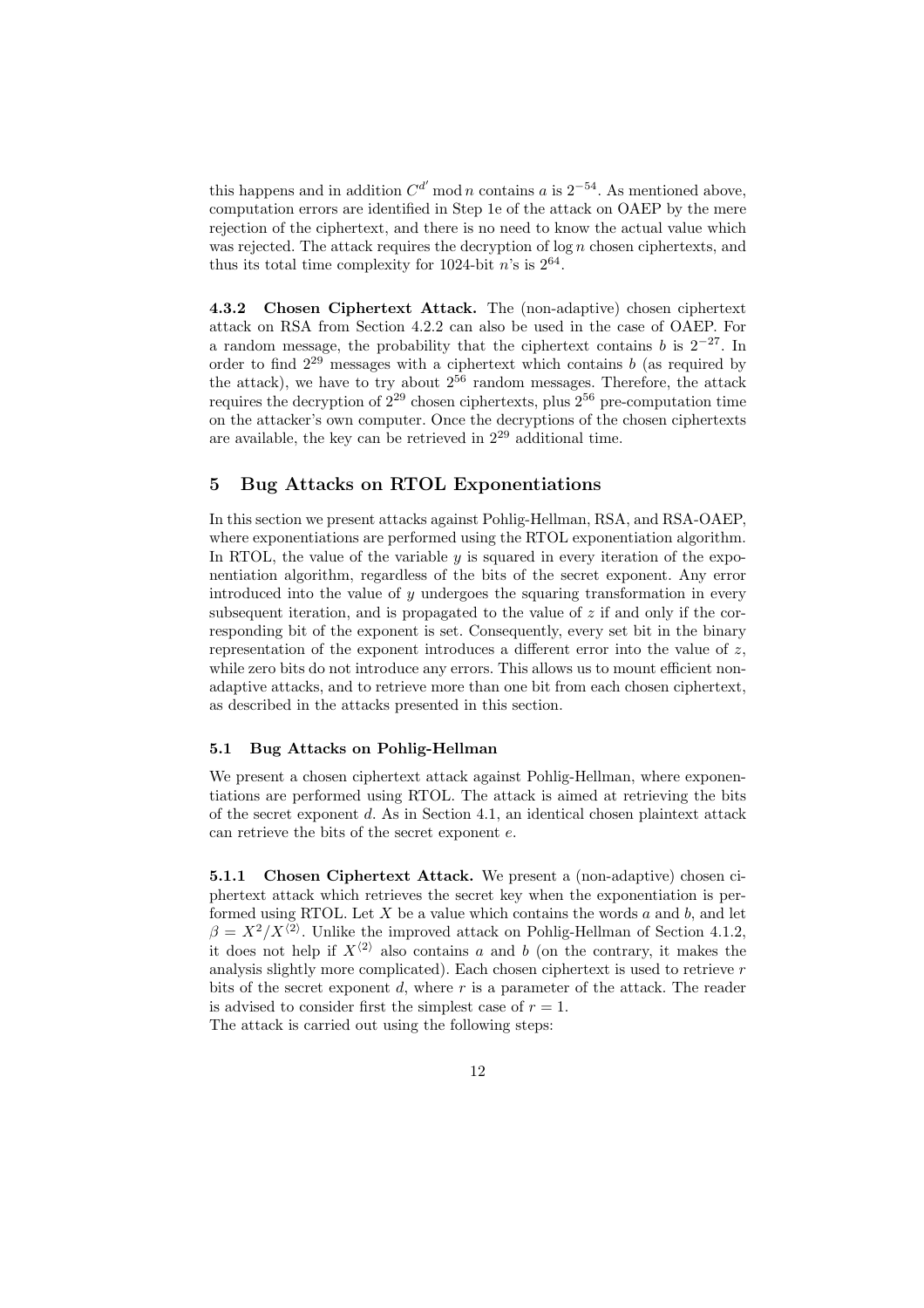- 1. For  $i = \log p (\log p \mod r)$  down to 0 step  $-r$ 
	- (a) Compute  $C = X^{1/2^{i-1}} \mod p$ .
	- (b) Denote the value of the known bits of d by  $d' = \sum_{k=i}^{\log p}$  $_{k=i+r}^{\log p} 2^{k-(i+r)} d_k.$
	- (c) Ask for the decryption  $\hat{M} = C^{\langle d \rangle} \text{ mod } p$  on the faulty processor.
	- (d) Obtain the correct decryption  $M = C<sup>d</sup>$  mod p.
	- (e) Find an r-bit value u such that  $M/\hat{M} = \beta^{2^{r}d'+u} \mod p \ (0 \le u < 2^{r}).$
	- (f) Denote the bits of u by  $u_{r-1}u_{r-2} \ldots u_1u_0$ .
	- (g) Conclude that  $d_{i+k} = u_k, \forall 0 \leq k < r$ .

Consider the decryption of  $C$  in Step 1c, for some  $i$ . Exponentiation by the RTOL algorithm sets  $y = C$ , and squares y repeatedly. After squaring it  $i - 1$ times, the value of y becomes  $X$ , which contains both  $a$  and  $b$ . When y is squared again, a multiplicative error factor of  $\beta$  is introduced into its computed value (compared to its bug-free value). If  $d_i = 1$  then z is multiplied by y, and thus the same multiplicative error factor of  $\beta$  is also propagated into the value of z. After the next squaring of y, it contains an error factor of  $\beta^2$ , which is propagated into the value of z when  $d_{i+1} = 1$ . In each additional iteration of the exponentiation the previous error in  $\gamma$  is squared, and the error affects the result if and only if the corresponding bit of  $d$  is set. At the end of the exponentiation, the error factor in the final result is:

$$
\frac{M}{\hat{M}} \equiv \prod_{k=i}^{\log p} \left(\beta^{2^{k-i}}\right)^{d_k} \equiv \beta^{\sum_{k=i}^{\log p} 2^{k-i} d_k} \pmod{p}.
$$

Since only  $r$  bits of the exponent are unknown, they can be easily retrieved by performing  $2^r - 1$  modular multiplications.

As in the attacks of Section 4.1, all the error-free decryption queries in Step 1c can be replaced by the decryption of one additional ciphertext on the faulty processor: The attacker can request the decryption  $M^3$  of  $C^3 \text{ mod } p$  (or any other power of  $C$  which is not expected to cause a decryption error), and then in Step 1e can find an  $r$ -bit value  $u$  such that

$$
\frac{M^3}{\hat{M}^3} \equiv \left[ \prod_{k=i}^{\log p} \left( \beta^{2^{k-i}} \right)^{d_k} \right]^3 \equiv \beta^{3(2^r d' + u)} \pmod{p}.
$$

The attack requires  $2\lceil (\log p + 1)/r \rceil$  decryptions of chosen ciphertexts, and all of them can be pre-computed by  $\log p$  modular square roots (Step 1a of the attack). Once the decryptions are available, each execution of Step 1e finds r bits of d using  $2^r - 1$  multiplications, which is equivalent to about  $2^r/\log p$ modular exponentiations. Since Step 1e is executed  $\lfloor (\log p + 1)/r \rfloor$  times, the total time complexity is about  $2^r/r$ . For small values of r this time complexity is negligible compared to the time of the pre-computation. For  $r \geq 12$ , however, this computation takes longer, and there is a tradeoff between the time complexity and the data complexity.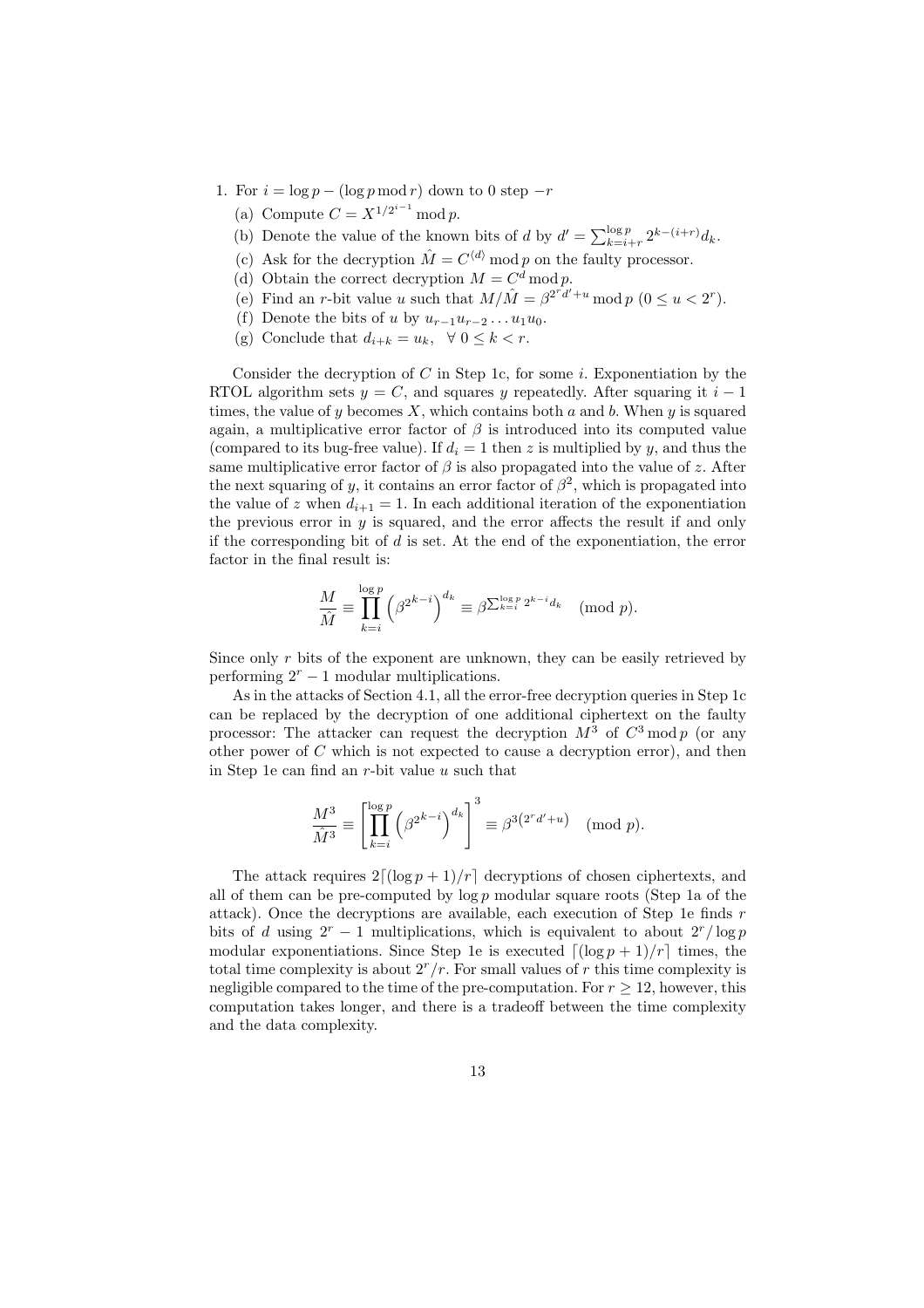#### 5.2 Bug Attacks on RSA

Unlike the case of Pohlig-Hellman, there is no known efficient algorithm for extracting roots modulo a composite  $n$  with unknown factors. The chosen ciphertext attack presented in this section circumvents this problem by choosing random ciphertexts until a suitable ciphertext is found.

5.2.1 Chosen Ciphertext Attack. The attack in this case is similar to the attack on RTOL modulo a prime  $p$  (Section 5.1.1), except for some necessary adaptations to the case of RSA. The attack requires a pre-computation to find a value X which contains both a and b, and such that all the values  $X^{1/2^{i-1}}$ for  $1 \leq i \leq \log n$  are known (Step 2 in the following attack). The parameter r represents the number of bits retrieved in each iteration.

The detailed attack is as follows:

- 1. Choose a random ciphertext  $C_0$ , and let  $t = 0$ .
- 2. While  $t \leq \log n$  or  $C_t$  does not contain both a and b do: (a)  $t = t + 1$ .
- (b) Compute  $C_t = C_{t-1}^2 \text{ mod } n$ .
- 3. Let  $X = C_t$  and let  $X^{\langle 2 \rangle}$  be the result of squaring X on a faulty processor. 4. Let  $\beta = X^2/X^{\langle 2 \rangle} \bmod n$ .
- 5. For  $i = \log n (\log n \mod r)$  down to 0 step  $-r$ 
	- (a) Ask for the decryption  $\hat{M}$  of  $C = C_{t-i}$  using the faulty processor,  $M =$  $C_{t-i}^{\langle d \rangle} \bmod p.$

 $\overline{a}$ 

- (b) Denote the value of the known bits of d by  $d' = \sum_{k=i}^{\log n}$  $_{k=i+r}^{\log n} 2^{k-(i+1)} d_k.$
- (c) Compute  $\hat{C} = \hat{M}^e \mod n$ .
- (d) Find an r-bit value u such that  $C/\hat{C}$  $\beta^{2^r d' + u}$ <sup>e</sup>  $(mod n).$
- (e) Denote the bits of u by  $u_{r-1}u_{r-2} \ldots u_1u_0$ .
- (f) Conclude that  $d_{i+k} = u_k, \forall 0 \leq k < r$ .

A random ciphertext contains a and b with probability  $2^{-54}$ , and therefore the pre-computation of Step 2 is expected to take time corresponding to  $2^{54}$  modular multiplications (which is equivalent to  $2^{44}$  modular exponentiations when log  $n =$ 1024). In each iteration of the attack, r bits are retrieved by performing  $2^r - 1$ modular multiplications, which are equivalent to about  $(2<sup>r</sup> - 1)/\log n$  modular exponentiations. Thus, once the decrypted ciphertexts are available, the attack requires a time equivalent to about

$$
\left\lceil \frac{\log n}{r} \right\rceil \frac{2^r - 1}{\log n} \approx \frac{2^r - 1}{r}
$$

modular multiplications. As in the attack of Section 5.1, this attack requires  $\lceil \log n/r \rceil$  decryptions of pre-computed chosen ciphertexts. Step 5d finds r bits of the secret exponent d using  $2^r - 1$  multiplications, and thus (as in the attack from Section 5.1.1) for large values of r there is a tradeoff between the time complexity and the data complexity.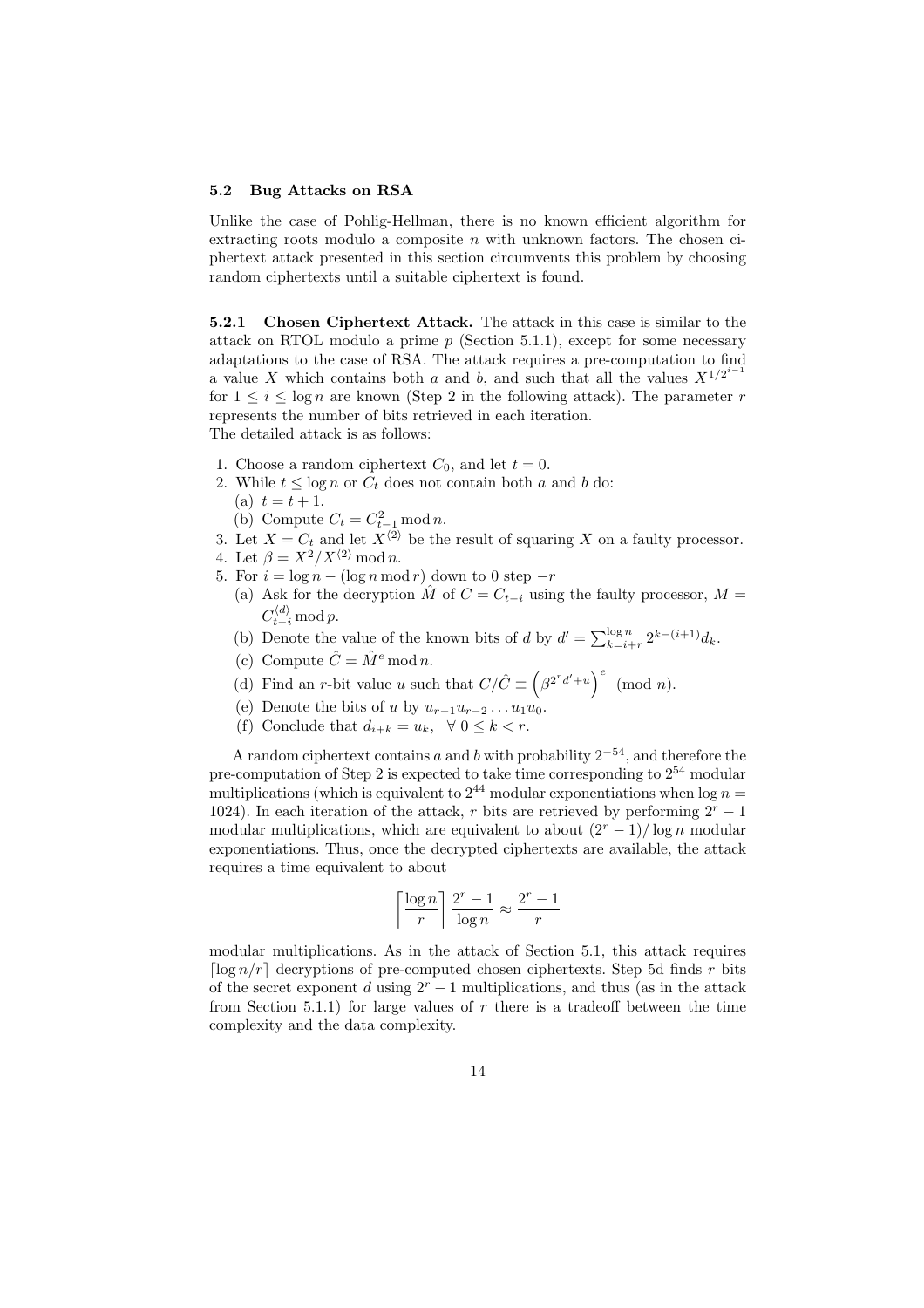#### 5.3 Bug Attacks on OAEP Implementations that Use RTOL

5.3.1 Adaptive Chosen Ciphertext Attack. We present an adaptive chosen ciphertext attack for the case of RSA-OAEP when exponentiations are performed using RTOL. The presented attack resembles the attack from Section 4.3, but it identifies the bits of d starting from the least significant bit. The description of the attack is as follows:

- 1. Set  $d_0 = 1$ .
- 2. For  $i = 1$  to  $\log n$ 
	- For  $i = 1$  to log n<br>
	(a) Denote the value of the known bits of d by  $d' = \sum_{k=0}^{i-1} 2^k d_k \mod n$ .
	- (b) Repeatedly encrypt random messages M until  $C = E(M) = (\text{OAEP}(M))^e$ satisfies that  $C^{2^i} \mod n$  contains a and  $C^{d'} \mod n$  contains b.
	- (c) Ask for the decryption of C using the faulty processor.
	- (d) If the decryption succeeds conclude that  $d_i = 0$ , otherwise conclude that  $d_i = 1$ .

After  $i$  iterations of the decryption exponentiation algorithm, the value of the variable z is  $C^{d'} \mod n$ , and the value of the variable y is  $C^{2^i} \mod n$ . The ciphertext  $C$  is chosen such that one of these values contains  $a$  and the other contains b. Therefore, if these values are multiplied  $(d_i = 1)$ , then the result of the decryption is expected to be wrong, and the ciphertext is rejected, otherwise, no errors are expected to occur, and the decryption is expected to succeed  $(d_i = 0)$ .

The complexity of finding the ciphertext in Step 2b is  $2^{54}$ , and the complexity of the entire attack for 1024-bit  $n$ 's is  $2^{64}$  exponentiations on the attacker's computer. The attack requires  $\log n$  chosen ciphertexts, which are decrypted on the target machine.

### 6 Bug Attacks on Other Schemes

#### 6.1 Elliptic Curve Schemes

In cryptosystems based on elliptic curves, exponentiations are replaced by multiplying a point by a constant. It should be noted that the implementations of point addition (corresponding to multiplication in modular groups) and of point doubling (corresponding to squaring in modular groups) are different, but both of them use multiplications of large integers. Our bug attacks can be easily adapted in such a way that the bug is invoked only if two points are added (or alternatively, only if a point is doubled). The correctness or incorrectness of the result reveals the bits of the exponent.

#### 6.2 Bug Attacks on Symmetric Primitives

Multiplication bugs can also be used to get information on the keys of symmetric ciphers which include multiplications, such as the block ciphers IDEA [8], MARS [5], DFC [6], MultiSwap [14], Nimbus [18] and RC6 [12], the stream cipher Rabbit [3], the message authentication code UMAC [2], etc.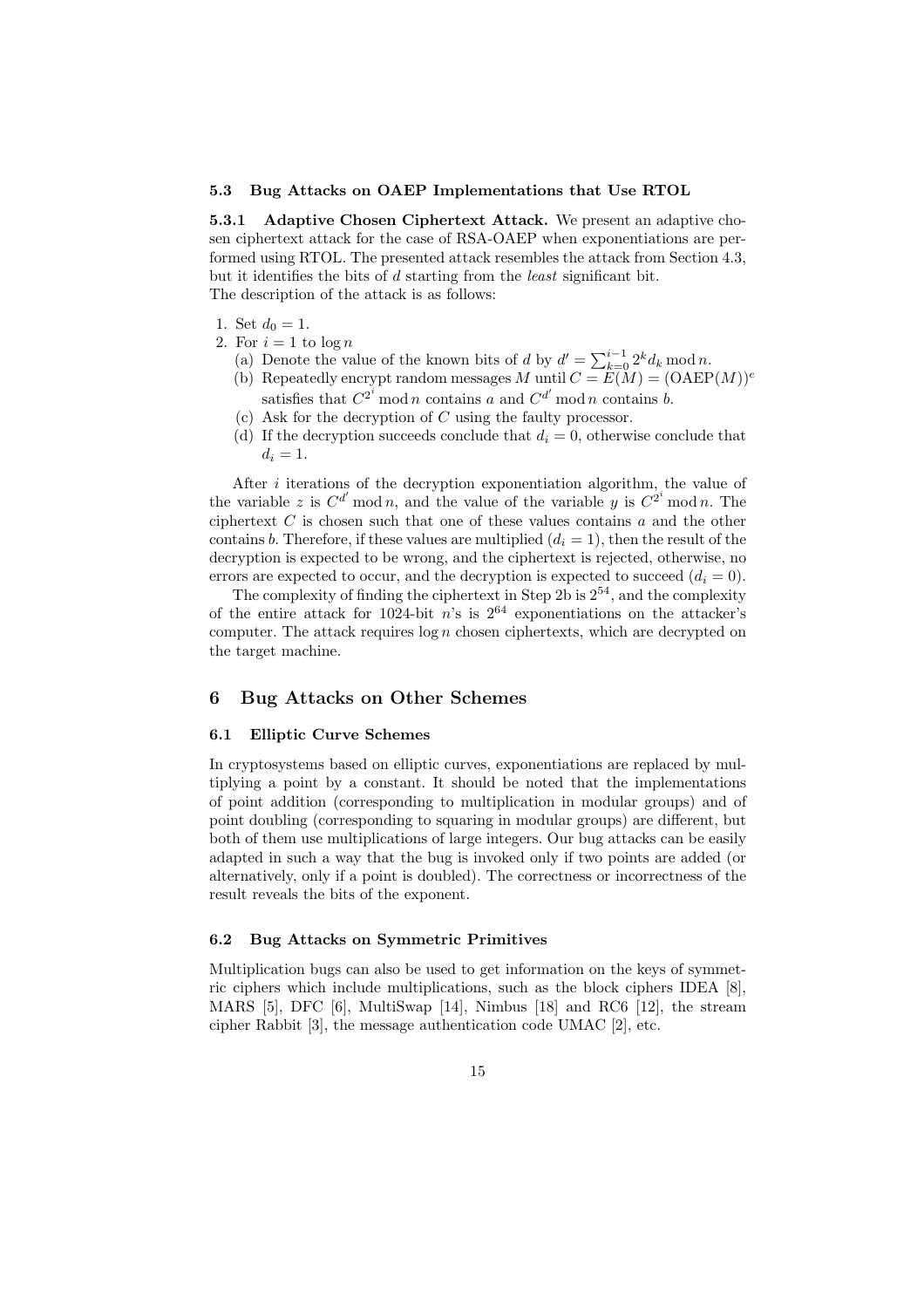In IDEA, MARS, DFC, MultiSwap and Nimbus, subkeys are multiplied by intermediate values. If an encryption (or decryption) result is known to be incorrect, an attacker may assume that one of the subkeys used for these multiplications is  $a$ , and the corresponding intermediate value is  $b$ . For example, by selecting a plaintext which contains  $b$  in a word that is multiplied by a subkey, the attacker can easily check if the value of that subkey is a.

In Rabbit, a 32-bit value is squared to compute a 64-bit result used to update the internal state of the cipher. In faulty implementations with word size 8 or 16 (which are likely word sizes for smart card implementations), faults in the stream can give the attacker information about the internal state. Similarly, the block cipher RC6 uses multiplications of the form  $A \cdot (2A + 1)$  for 32-bit values A, and thus multiplication bugs may cause errors in faulty implementations with word size 8 or 16. However, this is an unlikely scenario, since bugs in processors with small words are expected to cause frequent errors which can be easily discovered.

The MAC function UMAC uses multiplications of two words, both of which depend on the authenticated message. If an incorrect MAC is computed on a faulty processor, an attacker can gain information on the intermediate values of the computation.

### 7 Summary and Countermeasures

We have presented several chosen ciphertext attacks against exponentiation based public-key and secret-key cryptosystems, including Pohlig-Hellman and RSA. We show such attacks for the two most common implementations of exponentiation. We also discuss the applicability of these techniques to elliptic curve cryptosystems and symmetric ciphers. The attacks and their complexities are summarized in Table 1.

There are various countermeasures against bug attacks. Many protection techniques against fault attacks are also applicable to bug attacks, but we stress that due to the differences between the techniques, most of them have to be adapted to the new environment. As shown in Sections 4.3 and 5.3, and unlike the case of fault attacks, the mere knowledge that an error has occurred suffices to mount an attack, even if the output of decryption is not available. Therefore, if a decryption is found to be incorrect, it can be dangerous to send out an error message, and the correct result must be computed by other means.

Possible ways to compute the correct result include using a different exponentiation algorithm, or relying on the multiplicative property of the discussed schemes to blind the computations. When blinding is used, an attacker has no control over the exponentiated values, and they are not made available to her. Thus, even if faults occur during the exponentiation, no information is leaked. However, this method renders the system vulnerable to timing attacks, as the decryption of ciphertexts which trigger the bug take longer than decryptions which succeed in the first attempt. In order to protect the implementation from timing attacks, the original exponentiations must be blinded, so that no unblinded exponentiations are performed. Another alternative is to exponentiate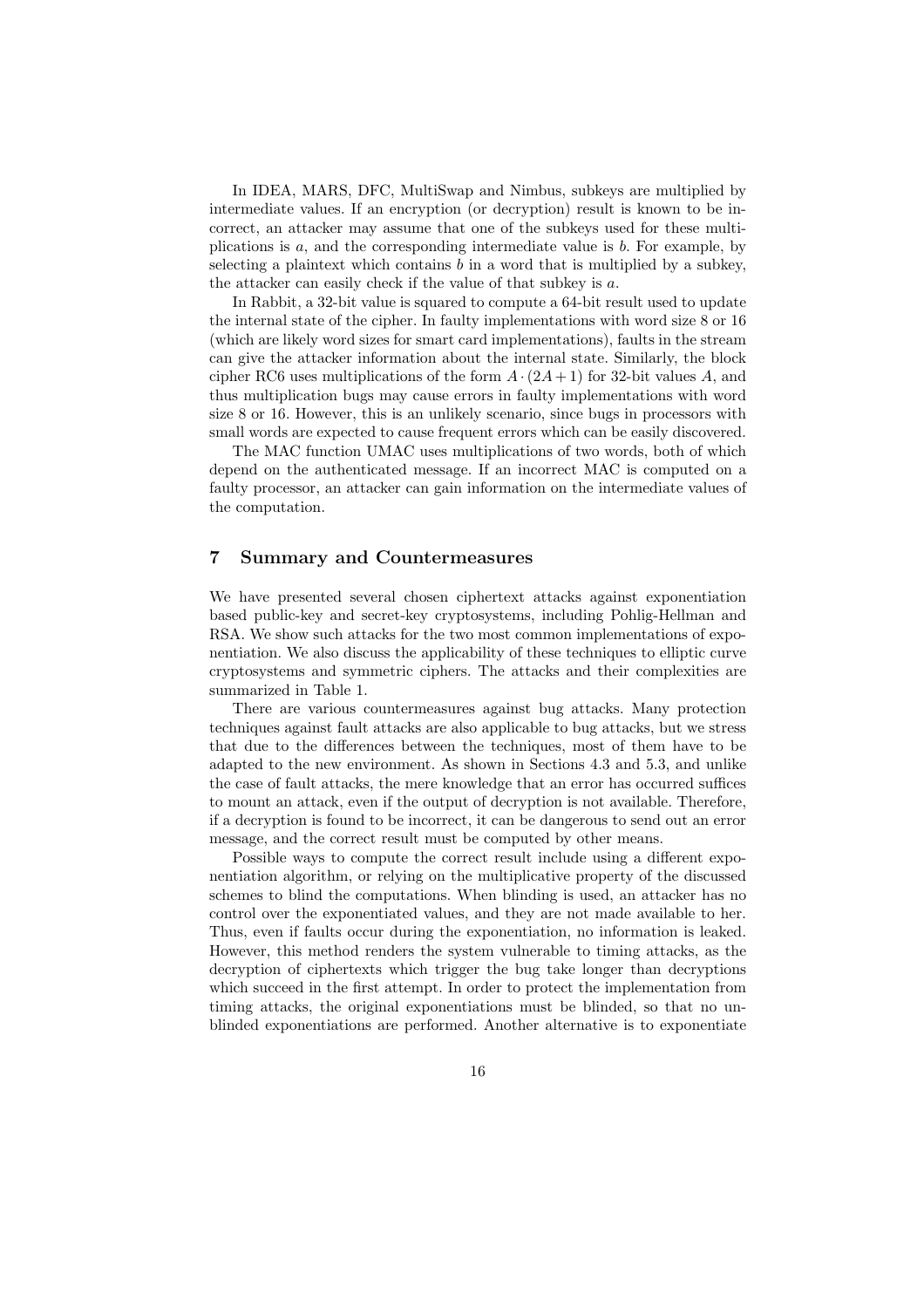modulo  $n \cdot r$ , where r is a small (e.g., 32-bit) prime, rather than modulo n, and reduce mod  $n$  only at the last step.

| Scheme     | Exp.      | Attack     | Sec.  | Data                                              | Pre-                               | $\text{Attack}$                               | Complexity                                                                   | Complexity              |
|------------|-----------|------------|-------|---------------------------------------------------|------------------------------------|-----------------------------------------------|------------------------------------------------------------------------------|-------------------------|
|            | Alg.      |            |       |                                                   | Comp.                              | Time                                          | for $32$ -bit                                                                | for $64$ -bit           |
|            |           |            |       |                                                   | Time                               |                                               | Words <sup>*</sup>                                                           | Words <sup>*</sup>      |
| Pohlig-    |           | RTOL CP/CC | 5.1.1 | $\frac{\log p}{r}$<br>$\overline{2}$              | $\log p$                           |                                               | $\frac{\log p + 2^r}{r}$ ** 2 <sup>6</sup> /2 <sup>10</sup> /2 <sup>27</sup> | $2^6/2^{10}/2^{27}$     |
| Hellman    | LTOR ACP/ |            | 4.1.1 | log p                                             |                                    | $\log p$                                      | $2^{10}/-2^{10}$                                                             | $2^{10}/-2^{10}$        |
|            |           | ACC        |       |                                                   |                                    |                                               |                                                                              |                         |
|            |           | LTOR CP/CC | 4.1.3 | $\frac{2\cdot 2^w\cdot w}{\log p}$                |                                    | $\frac{2\cdot 2^w\cdot w}{\log p}$            | $2^{28}/-2^{28}$                                                             | $2^{61}/-2^{61}$        |
| <b>RSA</b> | CRT       | CC         | 3     |                                                   |                                    |                                               | $1/-/1$                                                                      | $1/-/1$                 |
|            | RTOL CC   |            | 5.2.1 | $\frac{\log n}{r}$ **                             | $2^{2w}w^2$<br>$\log^2 n$          | $\boldsymbol{r}$                              | $\frac{\log n + 2^r}{r}$ ** 2 <sup>5</sup> /2 <sup>54</sup> /2 <sup>27</sup> | $2^5/2^{120}/2^{27}$    |
|            | LTOR ACC  |            | 4.2.1 | $\log n$                                          |                                    | $2^w \cdot w$                                 | $2^{10}/-2^{37}$                                                             | $2^{10}/-2^{70}$        |
|            | LTOR CC   |            | 4.2.2 | $4\cdot 2^w\cdot w$<br>$\log n$                   |                                    | $4\cdot 2^w\cdot w$<br>$\log n$               | $2^{29}/-2^{29}$                                                             | $2^{62}/-2^{62}$        |
|            | LTOR KP   |            | 4.2.3 | $4\cdot 2^{2w} \cdot w^2$<br>$\frac{\log^2 n}{n}$ |                                    | $4\cdot 2^w\cdot w$<br>$\log n$               | $2^{56}/-2^{29}$                                                             | $2^{122}/-2^{62}$       |
| <b>RSA</b> | RTOL ACC  |            | 5.3.1 | $\log n$                                          |                                    | $2^{2w} \cdot w^2$                            | $2^{10}/-2^{64}$                                                             | $2^{10}/-2^{130}$       |
| with       | LTOR ACC  |            | 4.3.1 | $\log n$                                          |                                    | $\frac{\log n}{2^{2w} \cdot w^2}$<br>$\log n$ | $2^{10}/-2^{64}$                                                             | $2^{10}/-2^{130}$       |
| OAEP       | LTOR CC   |            | 4.3.2 | $4\cdot 2^w\cdot w$<br>$\log n$                   | $4.2^{2w} \cdot w^2$<br>$\log^2 n$ | $4\cdot 2^w\cdot w$<br>$\log n$               | $2^{29}/2^{56}/2^{29}$                                                       | $2^{62}/2^{122}/2^{62}$ |

KP – Known Plaintext

CP – Chosen Plaintext; ACP– Adaptive Chosen Plaintext

CC – Chosen Ciphertext; ACC– Adaptive Chosen Ciphertext

w is the word size (in bits) of the faulty processor.

 $^*$  Complexity is described in terms of data/pre-computation time/attack time.

<sup>\*\*</sup> r is a parameter of the attack. The presented numbers are for  $r = 2^5$ .

Table 1. Summary of the Attacks Presented in This Paper

# Acknowledgments

The authors would like to thank Orr Dunkelman for his comments. The first two authors were supported in part by the Israel MOD Research and Technology Unit.

### References

- 1. M. Bellare and P. Rogaway, Optimal Asymmetric Encryption How to encrypt with RSA (Extended Abstract), Advances in Cryptology, proceedings of EURO-CRYPT'94, LNCS 950, pp. 92–111, Springer-Verlag, 1995.
- 2. J. Black, S. Halevi, H. Krawczyk, T. Krovetz and P. Rogaway, UMAC: Fast and Secure Message Authentication, Advances in Cryptology, proceedings of CRYPTO'99, LNCS 1666, pp. 215-233, Springer-Verlag, 1999.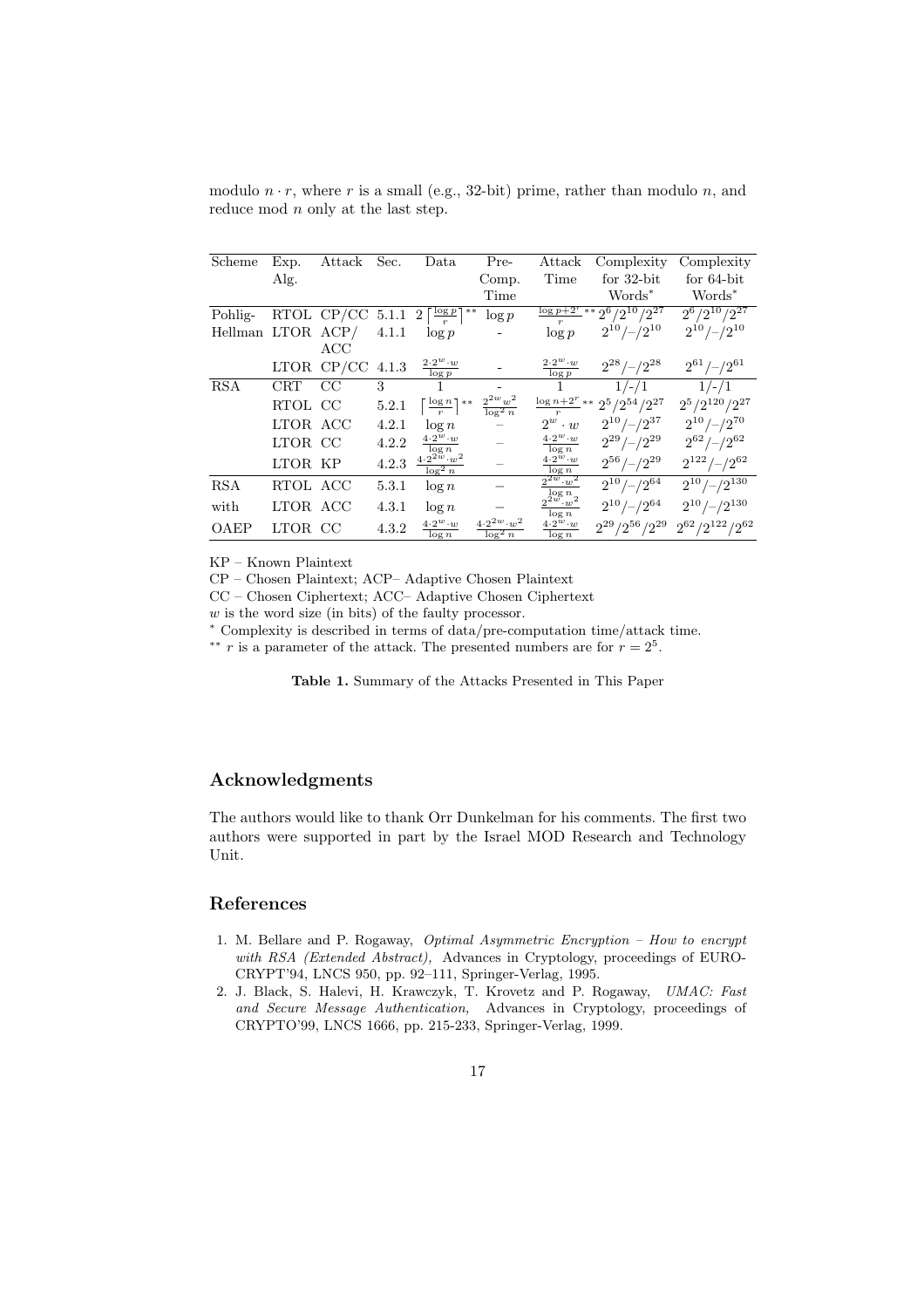- 3. M. Boesgaard, M. Vesterager, T. Pedersen, J. Christiansen and O. Scavenius, Rabbit: A New High Performance Stream Cipher, proceedings of Fast Software Encryption 10, LNCS 2887, pp. 307–329, Springer-Verlag, 2004.
- 4. D. Boneh, R.A. DeMillo and R.J. Lipton, On The Importance of Checking Cryptographic Protocols for Faults, Advances in Cryptology, proceedings of EURO-CRYPT'97, LNCS 1233, pp. 37–51, Springer-Verlag, 1997.
- 5. C. Burwick, D. Coppersmith, E. D'Avignon, R. Gennaro, S. Halevi, C. Jutla, S.M. Matyas Jr., L. O'Connor, M. Peyravian, D. Safford and N. Zunic, MARS: A Candidate Cipher for AES, AES—The First Advanced Encryption Standard Candidate Conference, Conference Proceedings, 1998.
- 6. H. Gilbert, M. Girault, P. Hoogvorst, F. Noilhan, T. Pornin, G. Poupard, J. Stern, S. Vaudenay, Decorrelated Fast Cipher: An AES Candidate, AES—The First Advanced Encryption Standard Candidate Conference, Conference Proceedings, 1998.
- 7. S.T. King, J. Tucek, A. Cozzie, C. Grier, W. Jiang, and Y. Zhou, Designing and Implementing Malicious Hardware, presented in LEET 08. http://www.usenix.org/events/leet08/tech/full\_papers/king/king.pdf
- 8. X. Lai and J.L. Massey and S. Murphy, Markov Ciphers and Differential Cryptanalysis, Advances in Cryptology, proceedings of EUROCRYPT'91, LNCS 547, pp. 17–38, Springer-Verlag, 1992.
- 9. J. Markoff, F.B.I. Says the Military Had Bogus Computer Gear, New York Times, May 9, 2008. http://www.nytimes.com/2008/05/09/technology/09cisco.html
- 10. A.J. Menezes, P.C. van Oorschot and S.A. Vanstone, Handbook of Applied Cryptography, CRC Press, 1996.
- 11. S.C. Pohlig and M.E. Hellman, An Improved Algorithm for Computing Logarithms Over  $GF(p)$  and Its Cryptographic Significance, IEEE Transactions on Information Theory, Vol. 24 No. 1, pp. 106–111, 1978.
- 12. R.L. Rivest, M.J.B. Robshaw, R. Sidney, and Y.L. Yin, The RC6 Block Cipher, AES—The First Advanced Encryption Standard Candidate Conference, Conference Proceedings, 1998.
- 13. R.L. Rivest, A. Shamir and L. Adleman, A Method for Obtaining Digital Signatures and Public-Key Cryptosystems, Communications of the ACM, Vol. 21 (2), pp. 120– 126, 1978.
- 14. B. Screamer, Microsoft's Digital Rights Management Scheme Technical Details, http://cryptome.org/ms-drm.htm, October 2001.
- 15. A. Shamir, R.L. Rivest and L.M. Adleman, Mental Poker, in The Mathematical Gardner, D.A. Klarner (ed.), pp. 37–43, Wadsworth, 1981.
- 16. V. Shoup, OAEP Reconsidered (Extended Abstract), Advances in Cryptology, proceedings of CRYPTO 2001, LNCS 2139, pp. 239–259, Springer-Verlag, 2001.
- 17. U.S.D. of Defense, Defense science board tas force on high performance microchip supply, February 2005. http://www.acq.osd.mil/dsb/reports/2005-02-HPMS\_Report\_Final.pdf
- 18. A. Warner Machado, The Nimbus Cipher: A Proposal for NESSIE, NESSIE Proposal, September 2000.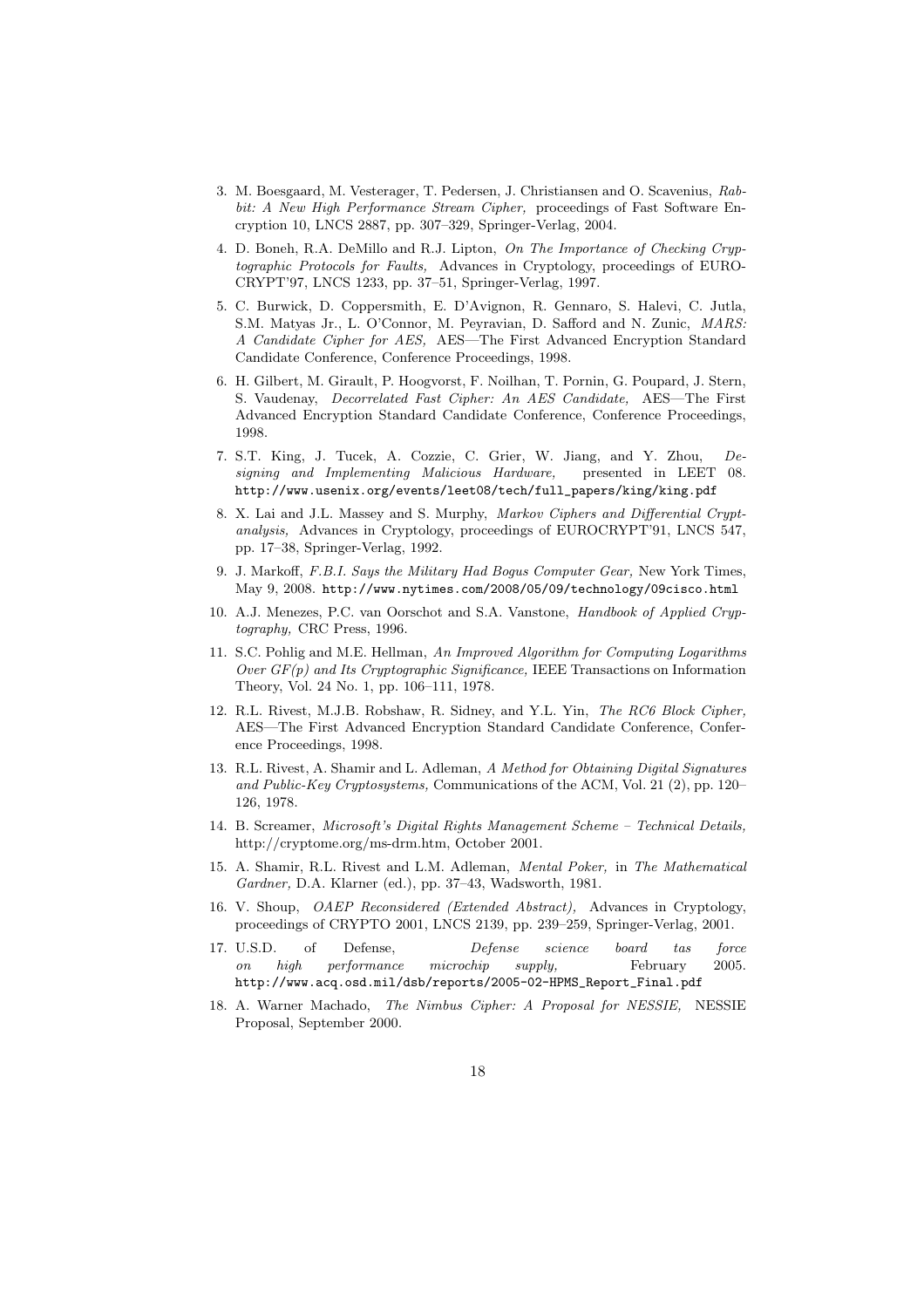### A Brief Descriptions of Several Cryptosystems

### A.1 The Pohlig-Hellman Cryptosystem and Pohlig-Hellman-Shamir Protocol

The Pohlig-Hellman cryptosystem  $[11]$  is a symmetric cipher. Let p be a large prime number. Alice and Bob share a secret key  $e, 1 \le e \le p-2$ ,  $gcd(e, p-1) = 1$ . When Alice wants to encrypt a message m, she computes  $c = m^e \mod p$ . Bob can decrypt  $c$  by computing its  $e$ -th root modulo  $p$ . In practice, the decryption is performed by computing  $c^d \mod p$ , where d is a decryption exponent such that  $d \cdot e \equiv 1 \pmod{p-1}$ . Note that given the encryption exponent e, the decryption exponent d can be easily computed, and thus e must be kept secret.

The Pohlig-Hellman-Shamir [15] keyless protocol allows encrypted communication between two parties that do not have shared secret keys. The protocol is based on the commutative properties of the Pohlig-Hellman cipher. Let  $p$  be a large prime number. Alice and Bob each has a secret encryption exponent  $(e_A \text{ and } e_B, \text{ respectively})$  and a secret decryption exponent  $(d_A \text{ and } d_B, \text{ re-}$ spectively) such that  $e_A \cdot d_A \equiv e_B \cdot d_B \equiv 1 \pmod{p-1}$ . When Alice wishes to send Bob an encrypted message m, she sends  $c_1 = m^{e_A} \mod p$ . Bob then computes  $c_2 = c_1^{e_B} \mod p$  and sends it back to Alice. Alice decrypts  $c_2$  and sends the decryption  $c_3 = c_2^{d_A} \mod p$  to Bob. Finally, Bob decrypts  $c_3$  to get the message  $m = c_3^{d_B} \mod p$ . The protocol is secure under standard computational assumptions (The Diffie-Hellman assumption), but not against man in the middle attacks.

#### A.2 The RSA Cryptosystem

RSA [13] is a public-key cryptosystem. Let  $n = pq$  be a product of two large prime integers. Bob has a public key  $(n, e)$  such that  $gcd(e, (p-1)(q-1)) = 1$ , and a private key  $(n, d)$  such that  $d \cdot e \equiv 1 \pmod{(p-1)(q-1)}$ . When Alice wants to send bob an encrypted message m she computes  $c = m^e \mod n$ . When Bob wants to decrypt the ciphertext he computes  $c^d \equiv m^{de} \equiv m \pmod{n}$ .

The security of RSA relies on the hardness of factoring n. If the factors of n are known, RSA can be easily broken.

#### A.3 RSA Decryption Using CRT

The modular exponentiations required by RSA are computationally expensive. Some implementations of RSA perform the decryption modulo  $p$  and  $q$  separately, and then use the Chinese remainder theorem (CRT) to compute the decryption  $c^d \mod n$ . Such an implementation speeds up the decryption by a factor of 4 compared to naive implementations.

Given a ciphertext  $c$ , it is first reduced modulo  $p$  and modulo  $q$ . The two values are exponentiated modulo p and q separately:  $m_p = c^{d_p} \mod p$ , and  $m_q =$  $c^{d_q} \mod q$ , where  $d_p = d \mod p - 1$  and  $d_q = d \mod q - 1$ . Now m is computed using CRT, such that  $m \equiv m_p \pmod{p}$  and  $m \equiv m_q \pmod{q}$ . This is done by